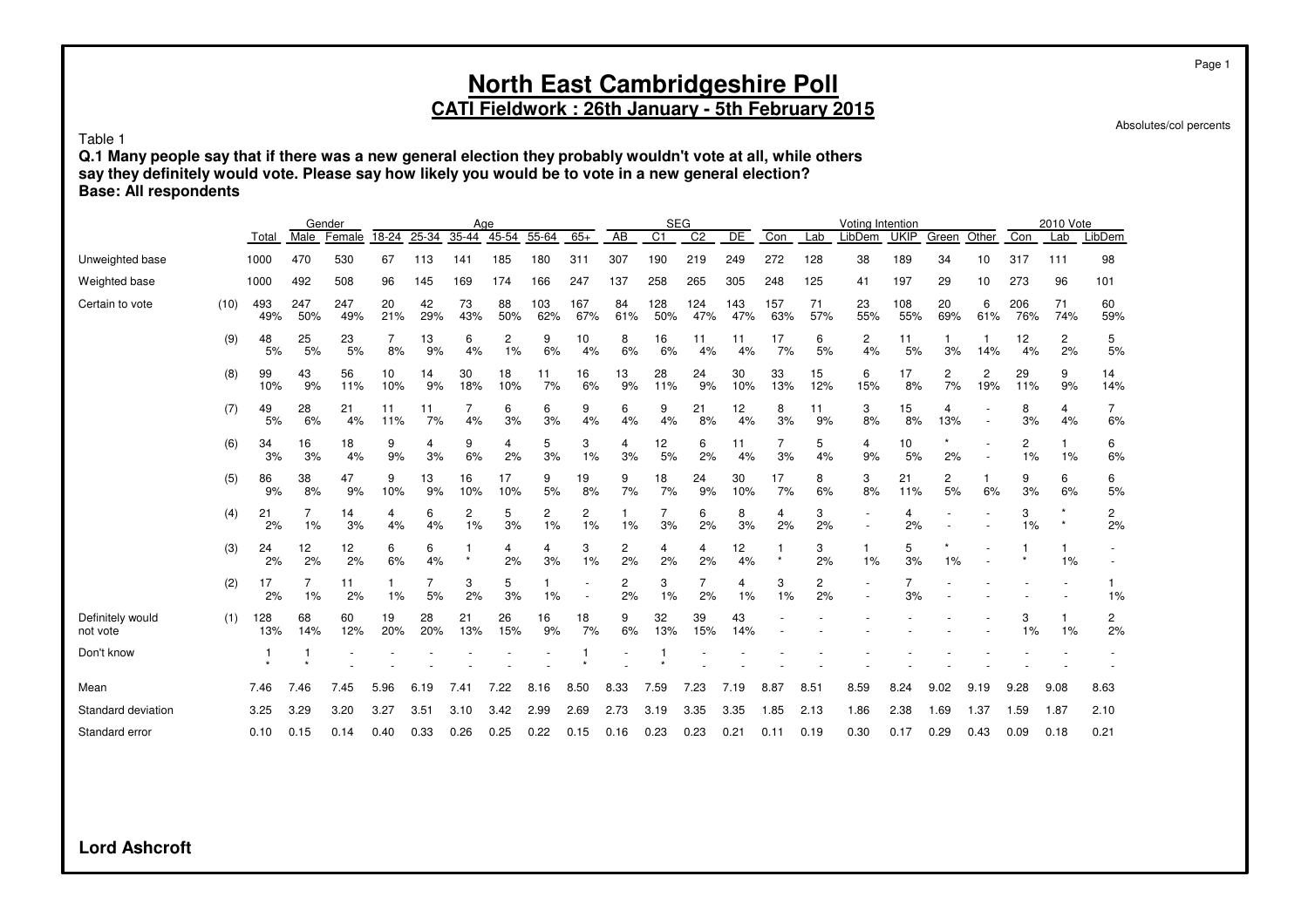Absolutes/col percents

Table 2

**Q.2 If there was a general election tomorrow, which party would you vote for?**

**Base: All respondents**

|                                            |                | Male       | Gender       |           |           | Age       | $45 - 54$ |           | $65+$     | AB        | <b>SEG</b><br>$\overline{C1}$ | C <sub>2</sub> | DE        | Con         | Lab         | Voting Intention | <b>UKIP</b> |            | Other    | Con        | 2010 Vote            |           |
|--------------------------------------------|----------------|------------|--------------|-----------|-----------|-----------|-----------|-----------|-----------|-----------|-------------------------------|----------------|-----------|-------------|-------------|------------------|-------------|------------|----------|------------|----------------------|-----------|
|                                            | Total          |            | Female       | 18-24     | 25-34     | 35-44     |           | 55-64     |           |           |                               |                |           |             |             | LibDem           |             | Green      |          |            | Lab                  | LibDem    |
| Unweighted base                            | 1000           | 470        | 530          | 67        | 113       | 141       | 185       | 180       | 311       | 307       | 190                           | 219            | 249       | 272         | 128         | 38               | 189         | 34         | 10       | 317        | 111                  | 98        |
| Weighted base                              | 1000           | 492        | 508          | 96        | 145       | 169       | 174       | 166       | 247       | 137       | 258                           | 265            | 305       | 248         | 125         | 41               | 197         | 29         | 10       | 273        | 96                   | 101       |
| Conservative                               | 248<br>25%     | 123<br>25% | 125<br>25%   | 16<br>17% | 27<br>19% | 42<br>25% | 38<br>22% | 44<br>26% | 82<br>33% | 42<br>31% | 82<br>32%                     | 56<br>21%      | 65<br>21% | 248<br>100% |             |                  |             |            |          | 169<br>62% | 3<br>3%              | 12<br>12% |
| Labour                                     | 125<br>12%     | 54<br>11%  | 71<br>14%    | 16<br>16% | 25<br>17% | 21<br>13% | 17<br>10% | 15<br>9%  | 30<br>12% | 21<br>15% | 32<br>13%                     | 30<br>11%      | 41<br>13% |             | 125<br>100% |                  |             |            |          | 5<br>2%    | 61<br>63%            | 10<br>10% |
| <b>Liberal Democrat</b>                    | 41<br>4%       | 15<br>3%   | 26<br>5%     | 1%        | 2<br>1%   | 6<br>4%   | 11<br>6%  | 9<br>5%   | 13<br>5%  | 4<br>3%   | 11<br>4%                      | 11<br>4%       | 12<br>4%  |             |             | 41<br>100%       |             |            |          | 1%         |                      | 25<br>24% |
| The UK Independence<br>Party (UKIP)        | 197<br>20%     | 107<br>22% | 90<br>18%    | 22<br>23% | 31<br>21% | 38<br>22% | 32<br>19% | 37<br>22% | 36<br>14% | 24<br>18% | 45<br>17%                     | 66<br>25%      | 58<br>19% |             |             |                  | 197<br>100% |            |          | 46<br>17%  | 18<br>19%            | 18<br>17% |
| The Green Party                            | 29<br>3%       | 16<br>3%   | 13<br>2%     | 5<br>5%   | 4<br>3%   | 6<br>4%   | 4<br>2%   | 6<br>4%   | 3<br>1%   | 9<br>6%   | 1%                            | 8<br>3%        | 6<br>2%   |             |             |                  |             | 29<br>100% |          |            | $\overline{c}$<br>3% | 6<br>6%   |
| <b>The British National</b><br>Party (BNP) | $\overline{c}$ |            | 2<br>$\star$ | 1%        |           |           | 1%        |           |           |           |                               |                |           |             |             |                  |             |            | 2<br>25% |            |                      |           |
| Some other party                           | 1%             | 3<br>1%    | 1%           |           |           | 5<br>3%   |           | 1%        | $\star$   | 2<br>1%   | 3<br>1%                       |                | 3<br>1%   |             |             |                  |             |            | 75%      | 3<br>1%    |                      | 2<br>2%   |
| Would not vote                             | 128<br>13%     | 68<br>14%  | 60<br>12%    | 19<br>20% | 28<br>20% | 21<br>13% | 26<br>15% | 16<br>9%  | 18<br>7%  | 9<br>6%   | 32<br>13%                     | 39<br>15%      | 43<br>14% |             |             |                  |             |            |          | 3<br>1%    | 1%                   | 2<br>2%   |
| Refused                                    | 73<br>7%       | 42<br>9%   | 30<br>6%     |           | 6<br>4%   | 6<br>4%   | 16<br>9%  | 14<br>8%  | 28<br>11% | 9<br>6%   | 15<br>6%                      | 18<br>7%       | 24<br>8%  |             |             |                  |             |            |          | 10<br>4%   | $\overline{2}$<br>2% | 8<br>8%   |
| Don't know                                 | 150<br>15%     | 64<br>13%  | 86<br>17%    | 17<br>18% | 21<br>14% | 23<br>14% | 29<br>17% | 23<br>14% | 37<br>15% | 18<br>13% | 35<br>14%                     | 36<br>14%      | 53<br>17% |             |             |                  |             |            |          | 33<br>12%  | 8<br>9%              | 19<br>19% |

**Lord Ashcroft**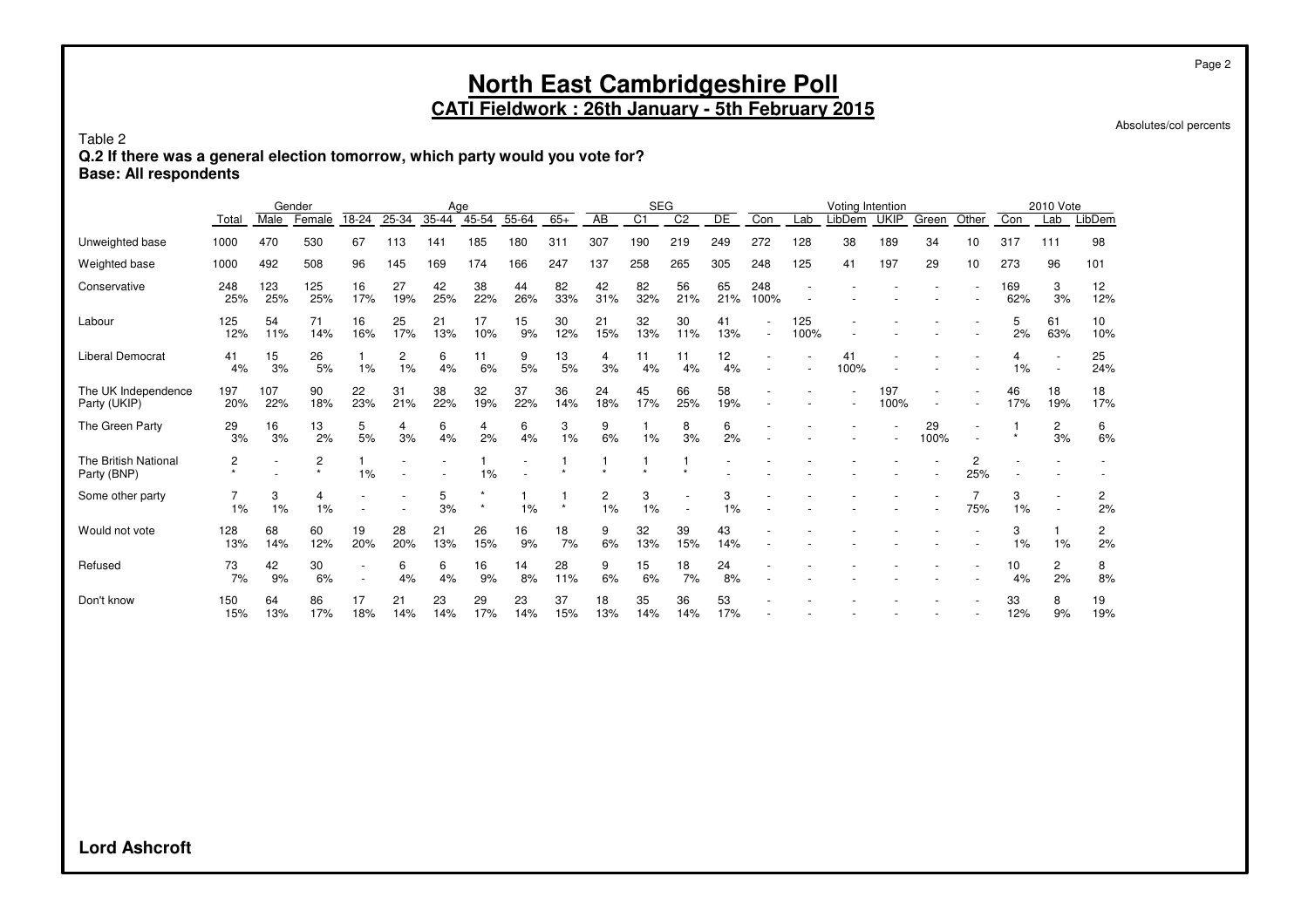### **North East Cambridgeshire Poll CATI Fieldwork : 26th January - 5th February 2015**

Absolutes/col percents

Table 3

**Q.2 If there was a general election tomorrow, which party would you vote for?**

**Base: All respondents expressing an intention to vote (Turnout Weighted)**

**This table has been weighted on the basis of past voting to be politically representative of the constituency**

**and includes only those most likely to vote**

#### **THIS TABLE DOES NOT INCLUDE ADJUSTMENT FOR DON'T KNOW/REFUSERS**

|                                     |            |            | Gender    |               |           | Age       |           |           |           |           | <b>SEG</b>     |                |           |                          |            | Voting Intention |             |                          |                          |            | 2010 Vote                |           |
|-------------------------------------|------------|------------|-----------|---------------|-----------|-----------|-----------|-----------|-----------|-----------|----------------|----------------|-----------|--------------------------|------------|------------------|-------------|--------------------------|--------------------------|------------|--------------------------|-----------|
|                                     | Total      | Male       | Female    | 18-24         | 25-34     | 35-44     | 45-54     | 55-64     | $65+$     | AB        | C <sub>1</sub> | C <sub>2</sub> | <b>DE</b> | Con                      | Lab        | LibDem           | UKIP        | Green                    | Other                    | Con        | Lab                      | LibDem    |
| Unweighted base                     | 486        | 236        | 250       | 26            | 47        | 68        | 83        | 99        | 163       | 173       | 98             | 101            | 105       | 207                      | 91         | 26               | 128         | 26                       | 8                        | 218        | 76                       | 54        |
| Weighted base                       | 454        | 226        | 228       | 33            | 54        | 79        | 73        | 89        | 125       | 77        | 128            | 117            | 124       | 183                      | 86         | 28               | 128         | 22                       | 8                        | 185        | 66                       | 54        |
| Conservative                        | 183<br>40% | 92<br>41%  | 91<br>40% | 9<br>27%      | 18<br>33% | 30<br>38% | 27<br>37% | 36<br>41% | 63<br>51% | 34<br>44% | 61<br>48%      | 40<br>35%      | 47<br>38% | 183<br>100%              |            |                  |             |                          |                          | 136<br>74% | 2<br>4%                  | 17%       |
| Labour                              | 86<br>19%  | 35<br>16%  | 50<br>22% | 11<br>32%     | 15<br>29% | 15<br>18% | 11<br>16% | 12<br>14% | 21<br>17% | 16<br>20% | 22<br>17%      | 20<br>18%      | 27<br>22% | $\overline{\phantom{a}}$ | 86<br>100% |                  |             |                          |                          | 2%         | 46<br>70%                | 9<br>17%  |
| Liberal Democrat                    | 28<br>6%   | 12<br>5%   | 16<br>7%  | $\star$<br>1% | 2%        | 4<br>5%   | 9%        | 8%        | 9<br>7%   | 3<br>3%   | 9<br>7%        | 8<br>7%        | 6<br>5%   | $\overline{\phantom{a}}$ |            | 28<br>100%       |             |                          |                          | 2%         | $\overline{\phantom{a}}$ | 18<br>33% |
| The UK Independence<br>Party (UKIP) | 128<br>28% | 72<br>32%  | 56<br>24% | 11<br>32%     | 16<br>31% | 22<br>28% | 24<br>33% | 27<br>30% | 27<br>22% | 17<br>22% | 32<br>25%      | 40<br>35%      | 36<br>29% |                          |            |                  | 128<br>100% | $\overline{\phantom{a}}$ |                          | 38<br>21%  | 15<br>23%                | 12<br>23% |
| The Green Party                     | 22<br>5%   | 12<br>5%   | 10<br>4%  | 3<br>9%       | 3<br>6%   | 5<br>6%   | 3<br>4%   | 5<br>6%   | 3<br>2%   | 9%        | 1%             | 6<br>6%        | 5<br>4%   |                          |            |                  |             | 22<br>100%               | $\overline{\phantom{a}}$ | 1%         | 2<br>3%                  | 8%        |
| The British National<br>Party (BNP) | 2          |            | 2<br>1%   |               |           |           | 1%        |           | 1%        |           | 1%             | 1%             |           |                          |            |                  |             |                          | 2<br>22%                 |            |                          |           |
| Some other party                    | 6<br>1%    | 2<br>$1\%$ | 3<br>2%   |               |           | 5%        | 1%        | 1%        | 1%        | 2%        | 2<br>2%        |                | 3<br>2%   |                          |            |                  |             |                          | 6<br>78%                 | 2%         |                          | 2%        |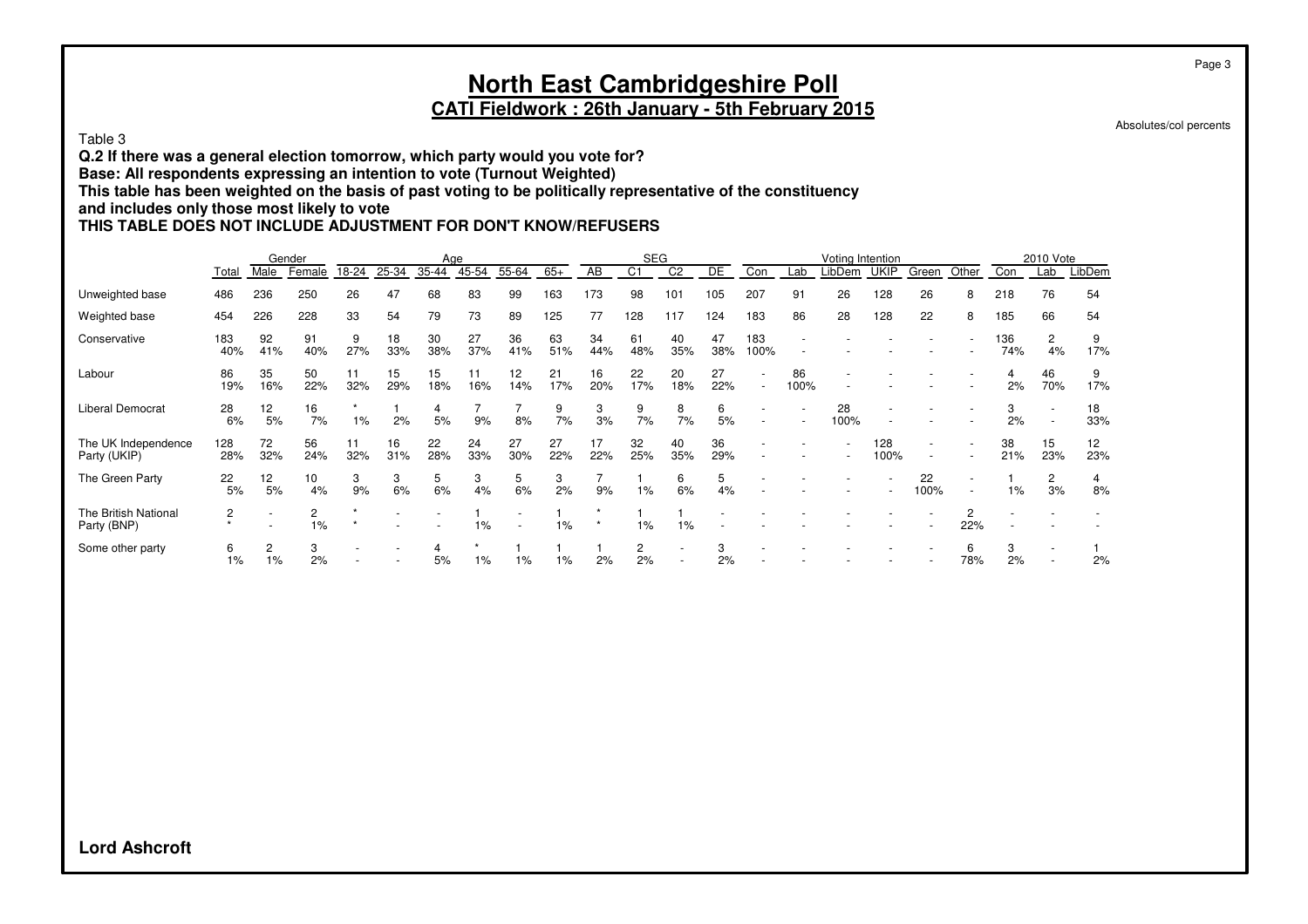# **North East Cambridgeshire Poll**

**CATI Fieldwork : 26th January - 5th February 2015**

Table 4

**Voting Intention (Turnout Weighted)**

**This table is based on a manual adjustment of data reallocating some don't knows - a procedure which addresses the spiral of silence among some groups of voters, which has successfully increased the accuracy of voting intention polls at recent General Elections**

|                  | Total |
|------------------|-------|
| Conservative     | 41%   |
| Labour           | 19%   |
| Liberal Democrat | 7%    |
| <b>UKIP</b>      | 27%   |
| Green            | 5%    |
| Other            | 2%    |
|                  |       |

Col percents

Page 4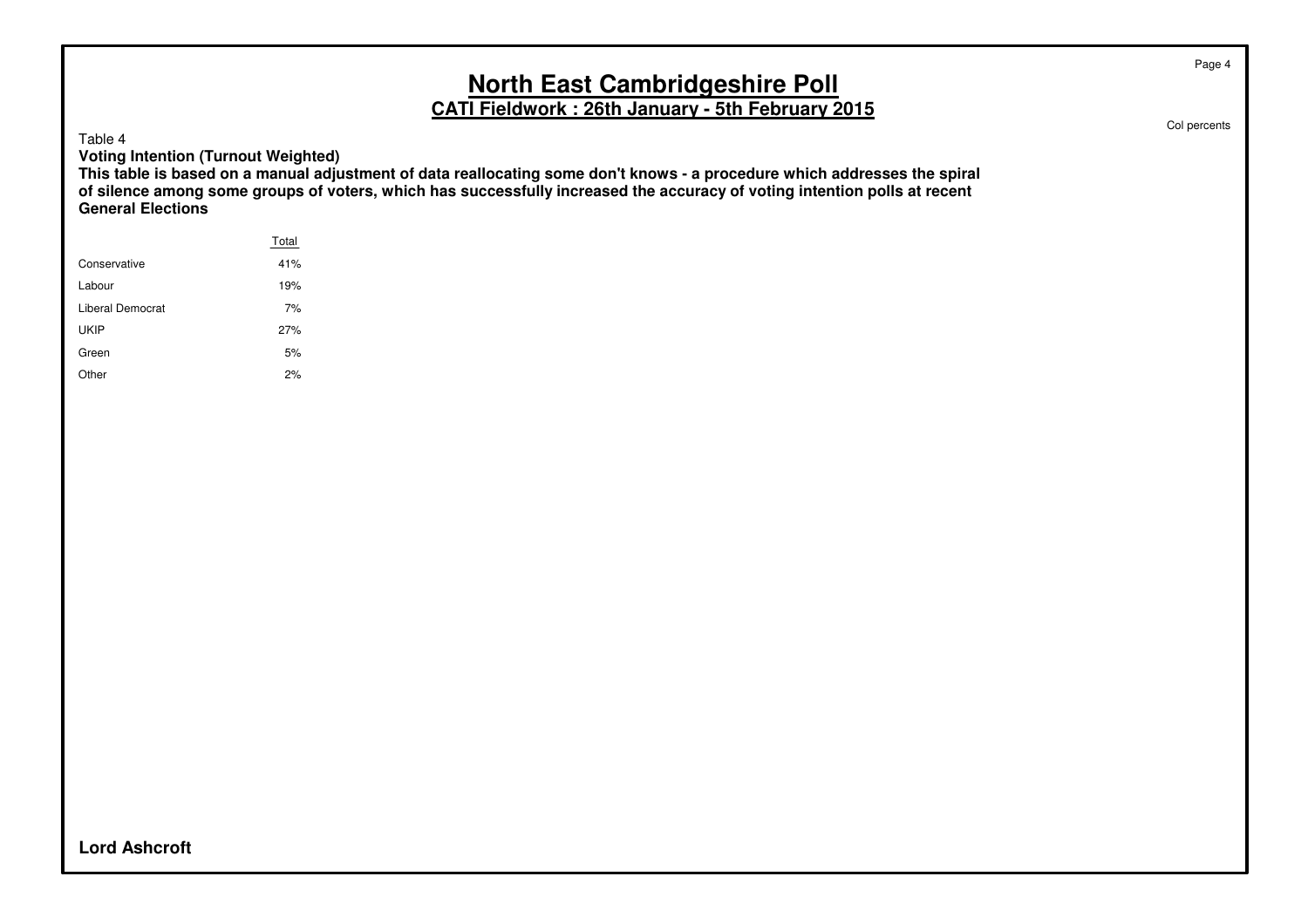Absolutes/col percents

Table 5

**Q.3 Thinking specifically about your own PARLIAMENTARY constituency at the next General Election and the candidates who are likely to stand FOR ELECTION TO WESTMINSTER there, which party's candidate do you think you will vote for in your own constituency? Base: All respondents**

|                                     |            |            | Gender     |           |           | Age       |           |           |           |           | <b>SEG</b>     |                |           |            |            | Votina Intention |             |           |                       |            | 2010 Vote |           |
|-------------------------------------|------------|------------|------------|-----------|-----------|-----------|-----------|-----------|-----------|-----------|----------------|----------------|-----------|------------|------------|------------------|-------------|-----------|-----------------------|------------|-----------|-----------|
|                                     | Total      | Male       | Female     | 18-24     | 25-34     | 35-44     | 45-54     | 55-64     | $65+$     | AB        | C <sub>1</sub> | C <sub>2</sub> | DE        | Con        | Lab        | LibDem           | <b>UKIP</b> | Green     | Other                 | Con        | Lab       | LibDem    |
| Unweighted base                     | 1000       | 470        | 530        | 67        | 113       | 141       | 185       | 180       | 311       | 307       | 190            | 219            | 249       | 272        | 128        | 38               | 189         | 34        | 10                    | 317        | 111       | 98        |
| Weighted base                       | 1000       | 492        | 508        | 96        | 145       | 169       | 174       | 166       | 247       | 137       | 258            | 265            | 305       | 248        | 125        | 41               | 197         | 29        | 10                    | 273        | 96        | 101       |
| Conservative                        | 293<br>29% | 147<br>30% | 146<br>29% | 22<br>23% | 32<br>22% | 46<br>27% | 43<br>25% | 51<br>31% | 99<br>40% | 50<br>36% | 90<br>35%      | 69<br>26%      | 77<br>25% | 232<br>93% | 6%         | 3<br>8%          | 20<br>10%   |           | 14%                   | 188<br>69% | 4<br>4%   | 17<br>17% |
| Labour                              | 118<br>12% | 58<br>12%  | 60<br>12%  | 15<br>15% | 23<br>16% | 20<br>12% | 15<br>9%  | 14<br>8%  | 30<br>12% | 20<br>15% | 31<br>12%      | 27<br>10%      | 38<br>12% |            | 102<br>82% | 2%               | 3<br>1%     | 4%        |                       | 5<br>2%    | 57<br>59% | 10<br>10% |
| Liberal Democrat                    | 48<br>5%   | 19<br>4%   | 29<br>6%   | 1%        | 4<br>3%   | 6<br>4%   | 11<br>6%  | 11<br>7%  | 14<br>6%  | 9<br>6%   | 13<br>5%       | 11<br>4%       | 14<br>5%  | 4<br>2%    | 6<br>5%    | 35<br>85%        |             | 1%        |                       | 5<br>2%    | 5<br>5%   | 26<br>25% |
| The UK Independence<br>Party (UKIP) | 178<br>18% | 90<br>18%  | 88<br>17%  | 18<br>19% | 24<br>17% | 38<br>22% | 34<br>19% | 34<br>21% | 30<br>12% | 23<br>16% | 45<br>17%      | 60<br>23%      | 50<br>16% | 4<br>2%    | 3<br>2%    |                  | 156<br>79%  |           | 3<br>36%              | 39<br>14%  | 18<br>19% | 17<br>17% |
| The Green Party                     | 29<br>3%   | 18<br>4%   | 12<br>2%   | 4<br>4%   | 6<br>4%   | 5<br>3%   | 3<br>2%   | 8<br>5%   | 4<br>2%   | 6<br>5%   | 5<br>2%        | 3%             | 2%        |            |            |                  | 1%          | 25<br>87% |                       |            | 2<br>2%   | 7<br>7%   |
| The British National<br>Party (BNP) |            |            |            | 1%        |           |           |           |           |           |           |                |                |           |            |            |                  |             |           | 6%                    |            |           |           |
| Some other party                    | 9<br>1%    | 3<br>1%    | 6<br>1%    |           | 2<br>1%   | 5<br>3%   |           | 1%        | 1%        | 1%        |                | 3<br>1%        | 5<br>2%   | 1%         |            |                  | $1\%$       |           | 2<br>23%              |            |           |           |
| Would not vote                      | 128<br>13% | 68<br>14%  | 60<br>12%  | 19<br>20% | 28<br>20% | 21<br>13% | 26<br>15% | 16<br>9%  | 18<br>7%  | 9<br>6%   | 32<br>13%      | 39<br>15%      | 43<br>14% |            |            |                  |             |           |                       | 3<br>1%    | 1%        | 2<br>2%   |
| Refused                             | 45<br>4%   | 24<br>5%   | 20<br>4%   |           | 2<br>1%   | 5<br>3%   | 8<br>5%   | 10<br>6%  | 18<br>7%  | 5<br>3%   | 8<br>3%        | 11<br>4%       | 16<br>5%  |            |            |                  |             |           |                       | 4<br>2%    |           |           |
| Don't know                          | 151<br>15% | 64<br>13%  | 87<br>17%  | 17<br>17% | 23<br>16% | 22<br>13% | 35<br>20% | 21<br>13% | 33<br>13% | 15<br>11% | 34<br>13%      | 40<br>15%      | 54<br>18% | 3%         | 5<br>4%    | 2<br>5%          | 15<br>8%    | 2<br>8%   | $\overline{c}$<br>22% | 28<br>10%  | 9<br>10%  | 21<br>21% |

**Lord Ashcroft**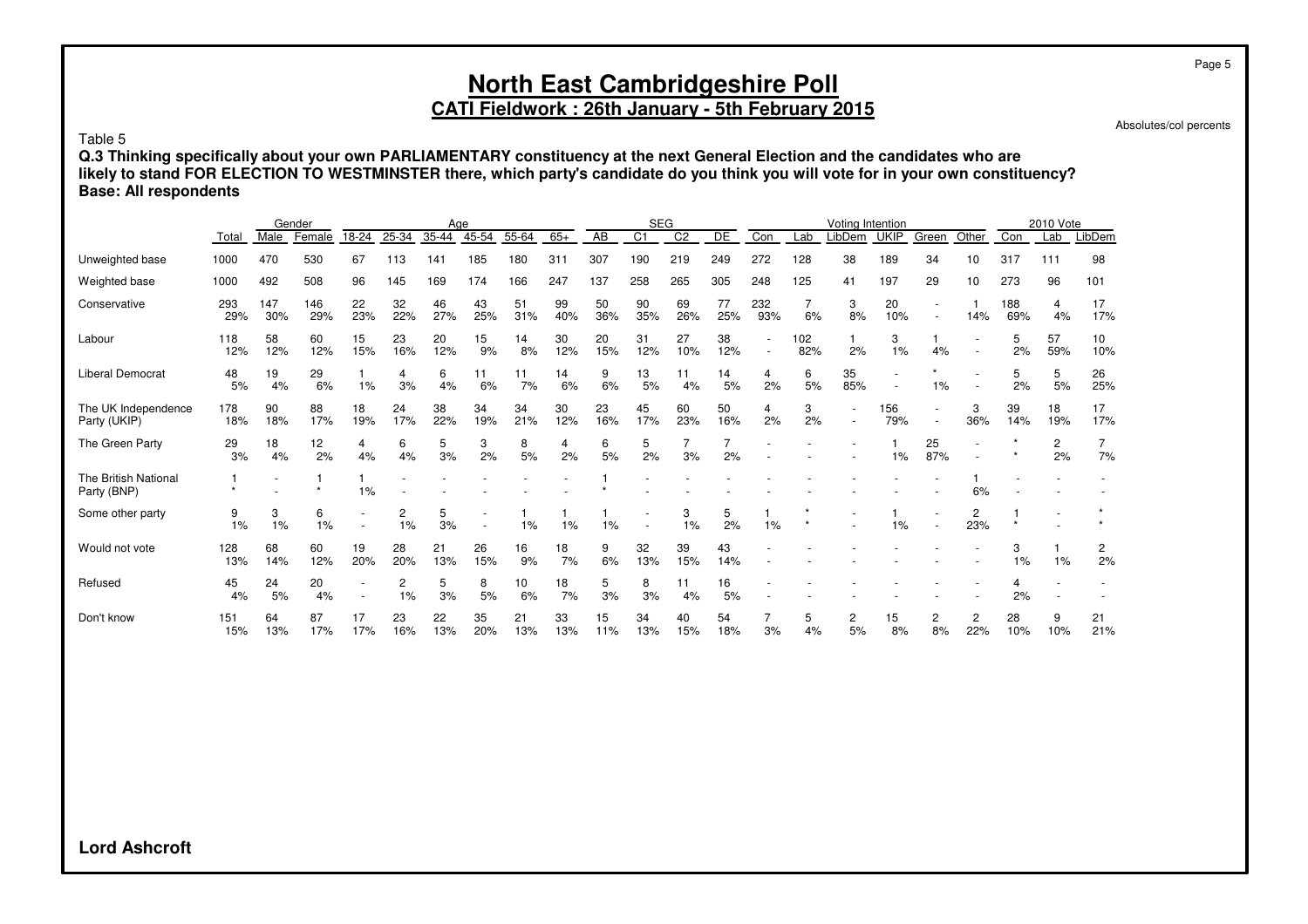#### Table 6

**Q.3 Thinking specifically about your own PARLIAMENTARY constituency at the next General Election and the candidates who are likely to stand FOR ELECTION TO WESTMINSTER there, which party's candidate do you think you will vote for in your own constituency? Base: All respondents expressing an intention to vote (Turnout Weighted)**

**This table has been weighted on the basis of past voting to be politically representative of the constituency**

#### **and includes only those most likely to vote**

#### **THIS TABLE DOES NOT INCLUDE ADJUSTMENT FOR DON'T KNOW/REFUSERS**

|                                     |            |            | Gender     |           |           | Age       |           |           |           |           | <b>SEG</b>     |                |           |            |           | Voting Intention |                          |           |          |            | 2010 Vote            |           |
|-------------------------------------|------------|------------|------------|-----------|-----------|-----------|-----------|-----------|-----------|-----------|----------------|----------------|-----------|------------|-----------|------------------|--------------------------|-----------|----------|------------|----------------------|-----------|
|                                     | Total      | Male       | Female     | 18-24     | 25-34     | 35-44     | 45-54     | 55-64     | $65+$     | AB        | C <sub>1</sub> | C <sub>2</sub> | DE        | Con        | Lab       | .ibDem           | <b>UKIP</b>              | Green     | Other    | Con        | Lab                  | LibDem    |
| Unweighted base                     | 509        | 249        | 260        | 26        | 48        | 70        | 87        | 102       | 176       | 182       | 103            | 103            | 109       | 202        | 87        | 26               | 123                      | 24        | 6        | 229        | 77                   | 60        |
| Weighted base                       | 471        | 237        | 234        | 33        | 55        | 81        | 76        | 91        | 135       | 81        | 134            | 118            | 127       | 179        | 82        | 28               | 122                      | 20        | 6        | 193        | 67                   | 59        |
| Conservative                        | 211<br>45% | 105<br>44% | 106<br>45% | 10<br>32% | 20<br>37% | 32<br>40% | 29<br>38% | 41<br>45% | 77<br>58% | 38<br>47% | 68<br>51%      | 46<br>39%      | 54<br>43% | 172<br>96% | 5<br>6%   | 3<br>10%         | 12<br>10%                |           | 21%      | 152<br>79% | 3<br>5%              | 13<br>22% |
| Labour                              | 80<br>17%  | 38<br>16%  | 42<br>18%  | 9<br>26%  | 14<br>26% | 14<br>17% | 10<br>13% | 10<br>11% | 23<br>17% | 15<br>18% | 21<br>16%      | 17<br>15%      | 26<br>20% |            | 70<br>86% | 2%               | 2<br>2%                  | 5%        |          | 2%         | 45<br>67%            | 9<br>15%  |
| <b>Liberal Democrat</b>             | 32<br>7%   | 14<br>6%   | 19<br>8%   | 3%        | 2<br>4%   | 4<br>5%   | 8<br>11%  | 9<br>9%   | 8<br>6%   | 8%        | 9<br>7%        | 8<br>7%        | 5%        | 3<br>1%    | 3<br>4%   | 24<br>88%        | $\overline{\phantom{a}}$ | 2%        |          | 2%         | 2<br>4%              | 19<br>32% |
| The UK Independence<br>Party (UKIP) | 122<br>26% | 67<br>28%  | 55<br>23%  | 11<br>33% | 14<br>25% | 23<br>28% | 26<br>34% | 26<br>28% | 22<br>17% | 16<br>20% | 33<br>24%      | 39<br>33%      | 33<br>26% | 4<br>2%    | 2<br>3%   |                  | 107<br>88%               |           | 3<br>44% | 32<br>17%  | 15<br>23%            | 13<br>22% |
| The Green Party                     | 21<br>4%   | 12<br>5%   | 9<br>4%    | 2<br>7%   | 4<br>8%   | 5%        | 2<br>3%   | 6<br>6%   | 3<br>2%   | 5<br>6%   | 3<br>2%        | 6<br>5%        | 5<br>4%   |            |           |                  |                          | 19<br>93% |          |            | $\overline{2}$<br>2% | b<br>9%   |
| The British National<br>Party (BNP) |            |            |            |           |           |           |           |           |           |           |                |                |           |            |           |                  |                          |           | 1%       |            |                      |           |
| Some other party                    | 5<br>$1\%$ |            | 4<br>2%    |           |           | 3<br>4%   |           |           | 1%        | 1%        |                | $1\%$          | 3<br>2%   | $1\%$      |           |                  |                          |           | 2<br>34% | 1%         |                      | $1\%$     |

Page 6

Absolutes/col percents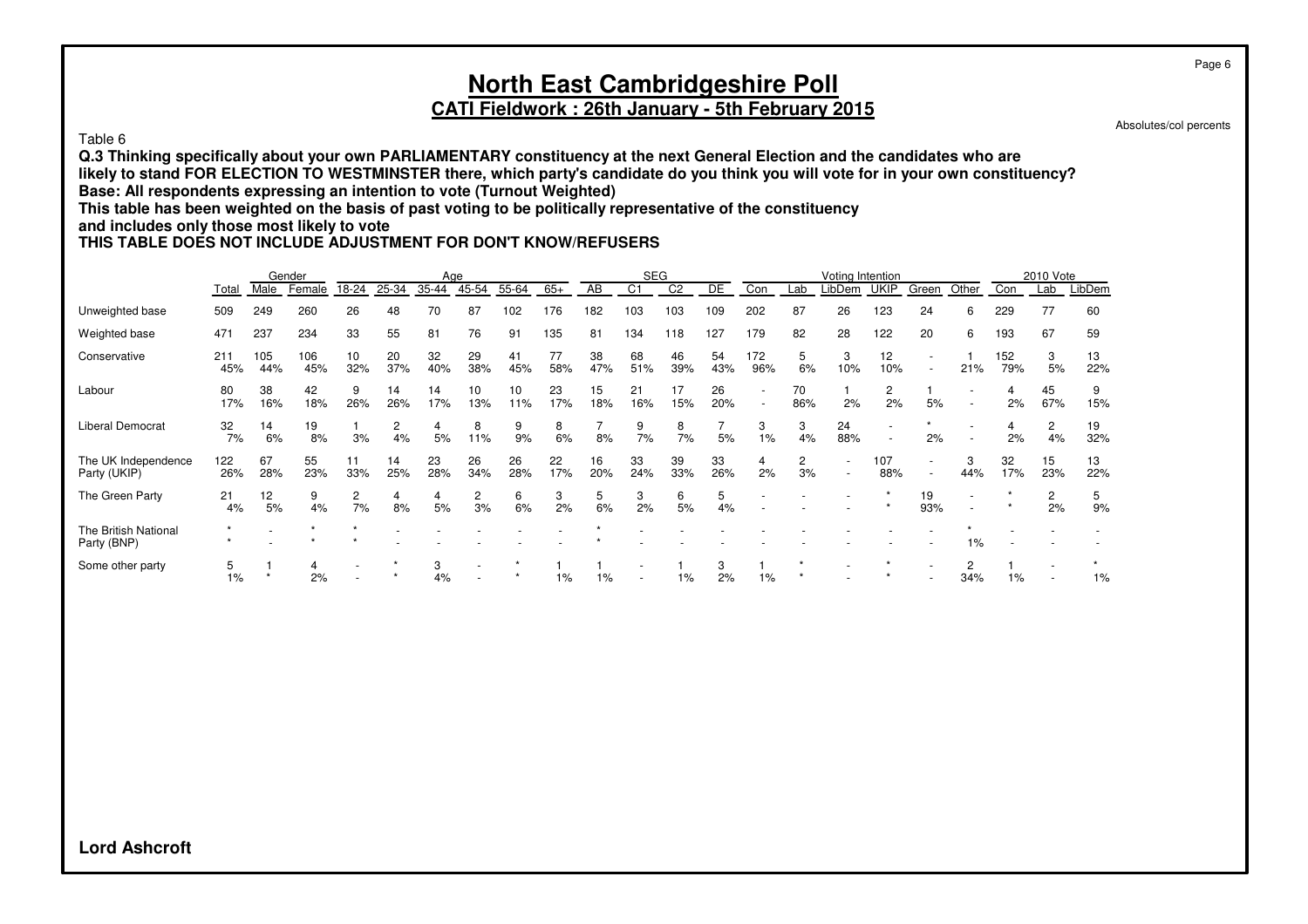Table 7

**Constituency Voting Intention (Turnout Weighted)**

**This table is based on a manual adjustment of data reallocating some don't knows - a procedure which addresses the spiral of silence among some groups of voters, which has successfully increased the accuracy of voting intention polls at recent General Elections**

|                  | Total |
|------------------|-------|
| Conservative     | 46%   |
| Labour           | 17%   |
| Liberal Democrat | 7%    |
| <b>UKIP</b>      | 25%   |
| Green            | 4%    |
| Other            | 1%    |
|                  |       |

Col percents

Page 7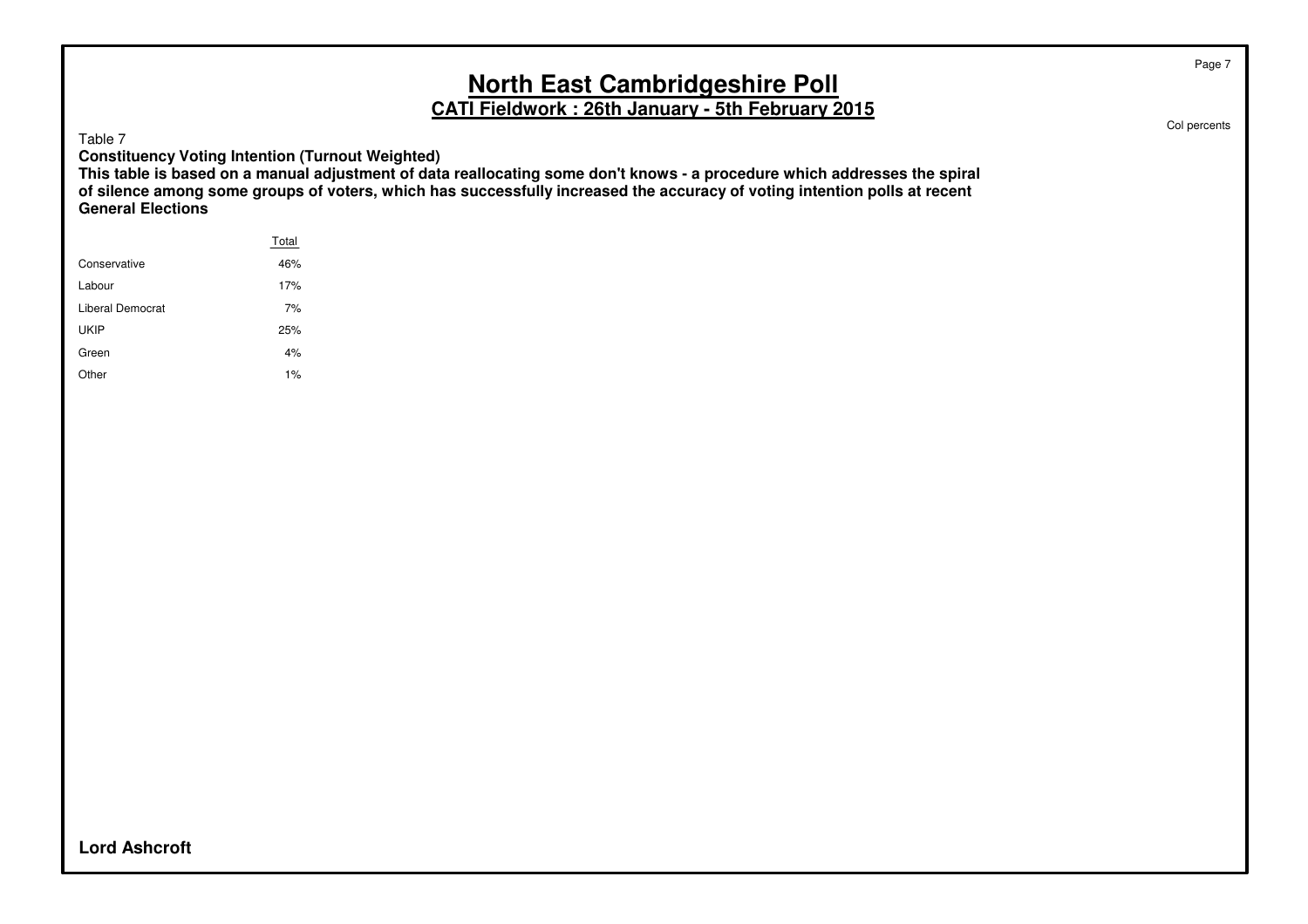# **North East Cambridgeshire Poll**

#### **CATI Fieldwork : 26th January - 5th February 2015**

Absolutes/col percents

Page 8

Table 8

**Q.5 Are there any of the following political parties that you would definitely not vote for at the next General Election? Base: All respondents**

|                                                                |            |            | Gender     |                          |           | Age       |            |            |                 |           | <b>SEG</b> |                |            |            |                                                      | Voting Intention |             |                                                      |          |            | 2010 Vote            |           |
|----------------------------------------------------------------|------------|------------|------------|--------------------------|-----------|-----------|------------|------------|-----------------|-----------|------------|----------------|------------|------------|------------------------------------------------------|------------------|-------------|------------------------------------------------------|----------|------------|----------------------|-----------|
|                                                                | Total      | Male       | Female     | 18-24                    | 25-34     | 35-44     | 45-54      | 55-64      | $65+$           | AB        | C1         | C <sub>2</sub> | DE         | Con        | Lab                                                  | LibDem           | <b>UKIP</b> | Green                                                | Other    | Con        | Lab                  | _ibDem    |
| Unweighted base                                                | 1000       | 470        | 530        | 67                       | 113       | 141       | 185        | 180        | 31 <sup>1</sup> | 307       | 190        | 219            | 249        | 272        | 128                                                  | 38               | 189         | 34                                                   | 10       | 317        | 111                  | 98        |
| Weighted base                                                  | 1000       | 492        | 508        | 96                       | 145       | 169       | 174        | 166        | 247             | 137       | 258        | 265            | 305        | 248        | 125                                                  | 41               | 197         | 29                                                   | 10       | 273        | 96                   | 101       |
| I would not vote<br>Liberal Democrat                           | 593<br>59% | 315<br>64% | 278<br>55% | 52<br>54%                | 83<br>57% | 95<br>56% | 107<br>61% | 102<br>62% | 155<br>63%      | 87<br>63% | 160<br>62% | 160<br>60%     | 169<br>55% | 178<br>72% | 73<br>58%                                            |                  | 152<br>77%  | 16<br>57%                                            | 6<br>67% | 204<br>75% | 65<br>67%            | 25<br>24% |
| I would not vote Labour                                        | 575<br>58% | 297<br>60% | 278<br>55% | 52<br>54%                | 75<br>52% | 90<br>53% | 107<br>62% | 107<br>65% | 142<br>57%      | 74<br>54% | 151<br>58% | 162<br>61%     | 169<br>55% | 202<br>81% | $\overline{\phantom{a}}$<br>$\overline{\phantom{a}}$ | 21<br>52%        | 159<br>81%  | 18<br>62%                                            | 72%      | 214<br>78% | 18<br>19%            | 49<br>48% |
| I would not vote UKIP                                          | 500<br>50% | 240<br>49% | 260<br>51% | 54<br>56%                | 68<br>47% | 75<br>44% | 83<br>48%  | 75<br>45%  | 145<br>58%      | 83<br>60% | 137<br>53% | 123<br>46%     | 143<br>47% | 174<br>70% | 97<br>78%                                            | 35<br>86%        |             | 28<br>98%                                            | 3<br>34% | 150<br>55% | 61<br>64%            | 66<br>65% |
| I would not vote<br>Conservative                               | 413<br>41% | 211<br>43% | 203<br>40% | 48<br>49%                | 71<br>49% | 71<br>42% | 79<br>45%  | 63<br>38%  | 82<br>33%       | 51<br>37% | 98<br>38%  | 111<br>42%     | 139<br>46% |            | 75<br>60%                                            | 24<br>60%        | 130<br>66%  | 25<br>86%                                            | 5<br>53% | 30<br>11%  | 67<br>70%            | 63<br>62% |
| None of these - I would<br>potentially vote for<br>all of them | 117<br>12% | 58<br>12%  | 59<br>12%  | 8<br>8%                  | 21<br>15% | 22<br>13% | 23<br>13%  | 18<br>11%  | 24<br>10%       | 8<br>6%   | 34<br>13%  | 29<br>11%      | 37<br>12%  | 16<br>7%   | 12<br>9%                                             | 3<br>6%          | 13<br>6%    | $\overline{\phantom{a}}$<br>$\overline{\phantom{a}}$ | 2<br>19% | 15<br>6%   | $\overline{7}$<br>7% | 6%        |
| Don't know                                                     | 16<br>2%   | $1\%$      | 11<br>2%   | $\overline{\phantom{a}}$ | 1%        | 4<br>2%   | 3<br>2%    | 4<br>3%    | 4<br>$1\%$      | $1\%$     | 3<br>1%    | 6<br>2%        | 5<br>2%    |            |                                                      |                  | $1\%$       |                                                      |          | 1%         |                      |           |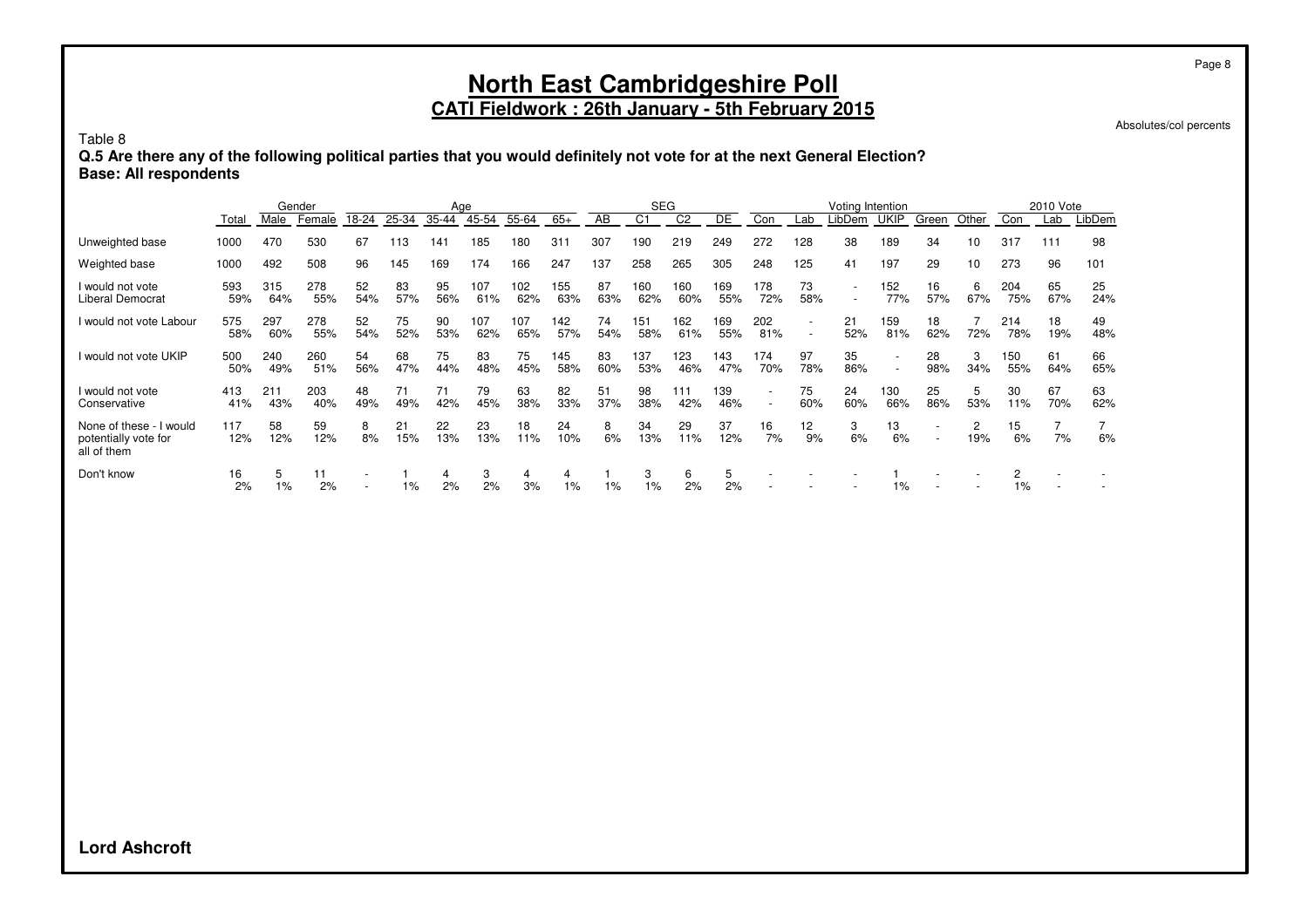Absolutes/col percents

Table 9

**Q.6 Thinking about Britain's economy - including things like jobs, wages, prices, taxes and interest rates - how do you think the British economy will fare over the next year for the country as a whole?**

**Base: All respondents**

|                    |     |            |            | Gender     |           |           |           | Age       |           |            |           |                | <b>SEG</b>      |            |            |           | Votina Intention     |             |           |                       |            | 2010 Vote |           |
|--------------------|-----|------------|------------|------------|-----------|-----------|-----------|-----------|-----------|------------|-----------|----------------|-----------------|------------|------------|-----------|----------------------|-------------|-----------|-----------------------|------------|-----------|-----------|
|                    |     | Total      | Male       | Female     | 18-24     | 25-34     | 35-44     | 45-54     | 55-64     | $65+$      | AB        | C <sub>1</sub> | $\overline{C2}$ | DE         | Con        | Lab       | _ibDem               | <b>UKIP</b> | Green     | Other                 | Con        | Lab       | LibDem    |
| Unweighted base    |     | 1000       | 470        | 530        | 67        | 113       | 141       | 185       | 180       | 31         | 307       | 190            | 219             | 249        | 272        | 128       | 38                   | 189         | 34        | 10                    | 317        | 111       | 98        |
| Weighted base      |     | 1000       | 492        | 508        | 96        | 145       | 169       | 174       | 166       | 247        | 137       | 258            | 265             | 305        | 248        | 125       | 41                   | 197         | 29        | 10                    | 273        | 96        | 101       |
| NET: Well          |     | 587<br>59% | 331<br>67% | 256<br>50% | 50<br>52% | 89<br>61% | 99<br>59% | 94<br>54% | 97<br>58% | 155<br>63% | 96<br>70% | 162<br>63%     | 156<br>59%      | 156<br>51% | 208<br>84% | 75<br>60% | 24<br>60%            | 90<br>46%   | 15<br>53% | 5<br>47%              | 208<br>76% | 45<br>47% | 57<br>56% |
| Very well          | (4) | 46<br>5%   | 28<br>6%   | 18<br>4%   | 4<br>4%   | 4<br>3%   | 5<br>3%   | 9<br>5%   | 6<br>3%   | 18<br>7%   | 6<br>4%   | 5<br>2%        | 13<br>5%        | 18<br>6%   | 18<br>7%   | 5<br>4%   | $\overline{c}$<br>5% | 2%          | 2<br>5%   |                       | 18<br>7%   | 6<br>6%   | 1%        |
| Quite well         | (3) | 541<br>54% | 303<br>62% | 238<br>47% | 47<br>49% | 85<br>59% | 94<br>56% | 85<br>49% | 91<br>55% | 137<br>55% | 90<br>66% | 156<br>61%     | 143<br>54%      | 139<br>45% | 190<br>77% | 70<br>56% | 22<br>55%            | 86<br>44%   | 14<br>47% | 5<br>47%              | 190<br>69% | 40<br>41% | 56<br>55% |
| Quite badly        | (2) | 281<br>28% | 105<br>21% | 176<br>35% | 34<br>35% | 43<br>30% | 50<br>29% | 58<br>33% | 45<br>27% | 52<br>21%  | 32<br>23% | 70<br>27%      | 78<br>29%       | 90<br>29%  | 27<br>11%  | 41<br>33% | 11<br>28%            | 76<br>38%   | 10<br>36% | $\overline{c}$<br>20% | 46<br>17%  | 40<br>41% | 27<br>27% |
| Very badly         | (1) | 79<br>8%   | 38<br>8%   | 40<br>8%   | 8%        | 11<br>8%  | 10<br>6%  | 17<br>10% | 15<br>9%  | 18<br>7%   | 6<br>4%   | 16<br>6%       | 21<br>8%        | 32<br>11%  | 2<br>$1\%$ | 5<br>4%   | 4<br>9%              | 23<br>12%   | 2<br>7%   | 2<br>16%              | 6<br>2%    | 7%        | 15<br>14% |
| NET: Badly         |     | 360<br>36% | 143<br>29% | 217<br>43% | 41<br>43% | 54<br>37% | 60<br>36% | 74<br>43% | 60<br>37% | 70<br>28%  | 38<br>27% | 86<br>33%      | 99<br>37%       | 122<br>40% | 29<br>12%  | 46<br>37% | 15<br>37%            | 99<br>50%   | 12<br>43% | 4<br>36%              | 52<br>19%  | 47<br>49% | 42<br>41% |
| Don't know         |     | 54<br>5%   | 18<br>4%   | 36<br>7%   | 5%        | 2<br>2%   | 10<br>6%  | 6<br>4%   | 8<br>5%   | 22<br>9%   | 4<br>3%   | 10<br>4%       | 10<br>4%        | 27<br>9%   | 11<br>5%   | 4<br>3%   | 3%                   | 8<br>4%     | 5%        | 2<br>17%              | 13<br>5%   | 4<br>4%   | 3<br>3%   |
| Mean               |     | 2.59       | 2.68       | 2.49       | 2.51      | 2.57      | 2.59      | 2.51      | 2.55      | 2.69       | 2.71      | 2.61           | 2.58            | 2.51       | 2.94       | 2.62      | 2.57                 | 2.38        | 2.54      | 2.37                  | 2.85       | 2.48      | 2.43      |
| Standard deviation |     | 0.71       | 0.71       | 0.71       | 0.70      | 0.67      | 0.66      | 0.74      | 0.72      | 0.73       | 0.62      | 0.64           | 0.72            | 0.78       | 0.47       | 0.64      | 0.74                 | 0.72        | 0.72      | 0.84                  | 0.56       | 0.73      | 0.75      |
| Standard error     |     | 0.02       | 0.03       | 0.03       | 0.09      | 0.06      | 0.06      | 0.06      | 0.05      | 0.04       | 0.04      | 0.05           | 0.05            | 0.05       | 0.03       | 0.06      | 0.12                 | 0.05        | 0.13      | 0.28                  | 0.03       | 0.07      | 0.08      |

**Lord Ashcroft**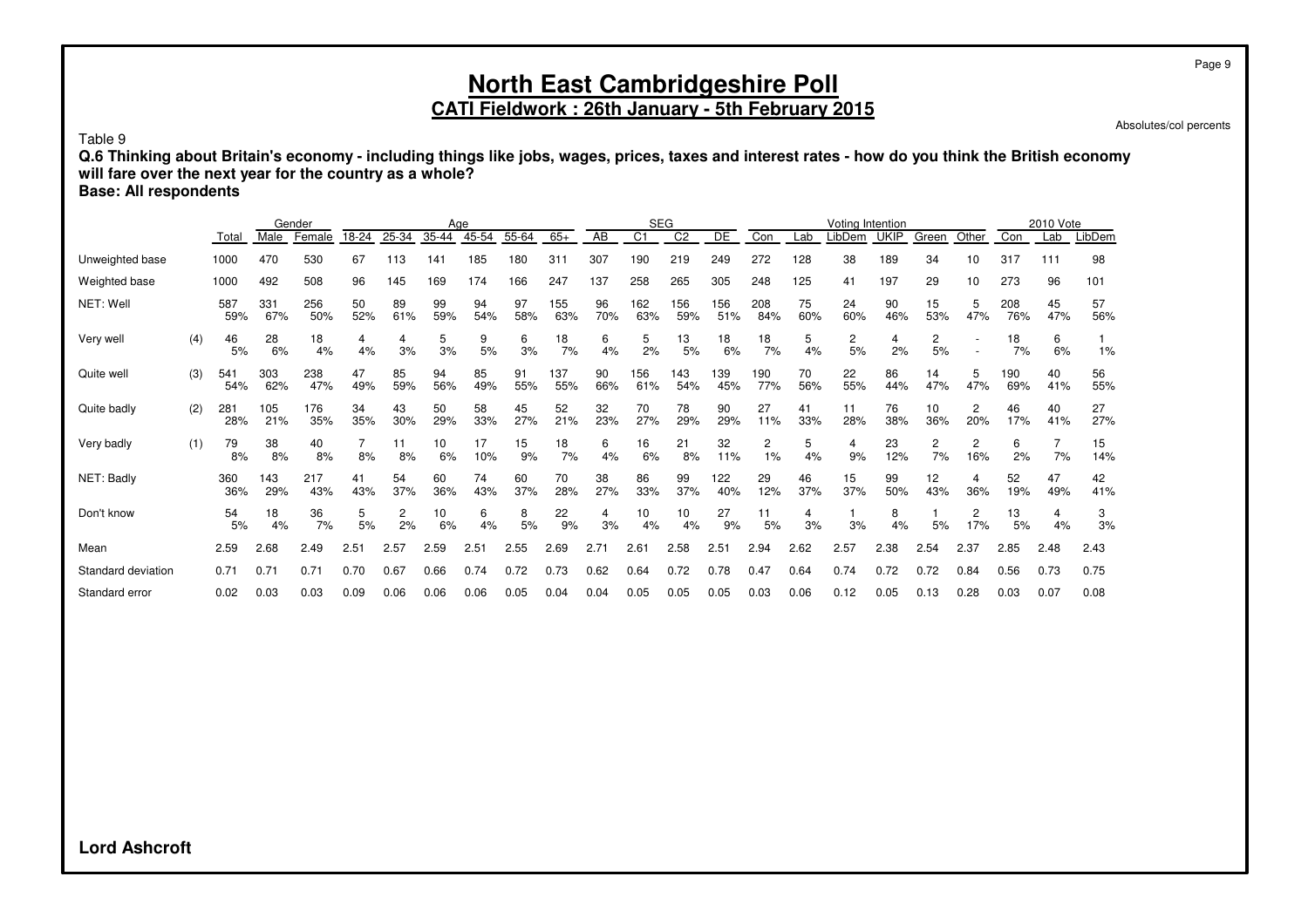#### **North East Cambridgeshire Poll CATI Fieldwork : 26th January - 5th February 2015**

Absolutes/col percents

Table 10

**Q.6 Thinking about Britain's economy - including things like jobs, wages, prices, taxes and interest rates - how do you think the British economy will fare over the next year for you and your family?**

**Base: All respondents**

|                    |     |            |            | Gender     |           |            | Age        |            |            |            |            |                | <b>SEG</b>     |            |            |           | Voting Intention     |             |                      |          |            | 2010 Vote |           |
|--------------------|-----|------------|------------|------------|-----------|------------|------------|------------|------------|------------|------------|----------------|----------------|------------|------------|-----------|----------------------|-------------|----------------------|----------|------------|-----------|-----------|
|                    |     | Total      | Male       | Female     | 18-24     | 25-34      | 35-44      | 45-54      | 55-64      | $65+$      | AB         | C <sub>1</sub> | C <sub>2</sub> | DE         | Con        | Lab       | LibDem               | <b>UKIP</b> | Green                | Other    | Con        | Lab       | LibDem    |
| Unweighted base    |     | 1000       | 470        | 530        | 67        | 13         | 141        | 185        | 180        | 311        | 307        | 190            | 219            | 249        | 272        | 128       | 38                   | 189         | 34                   | 10       | 317        | 111       | 98        |
| Weighted base      |     | 1000       | 492        | 508        | 96        | 145        | 169        | 174        | 166        | 247        | 137        | 258            | 265            | 305        | 248        | 125       | 41                   | 197         | 29                   | 10       | 273        | 96        | 101       |
| NET: Well          |     | 664<br>66% | 349<br>71% | 314<br>62% | 66<br>69% | 104<br>72% | 110<br>65% | 108<br>62% | 104<br>63% | 170<br>69% | 106<br>77% | 179<br>70%     | 173<br>65%     | 181<br>59% | 213<br>86% | 91<br>73% | 26<br>64%            | 111<br>56%  | 18<br>62%            | 6<br>61% | 221<br>81% | 57<br>59% | 66<br>65% |
| Very well          | (4) | 59<br>6%   | 40<br>8%   | 19<br>4%   | 8<br>8%   | 11<br>8%   | 3<br>2%    | 10<br>6%   | 6<br>4%    | 20<br>8%   | 5%         | 3%             | 17<br>6%       | 23<br>8%   | 19<br>8%   | 8<br>7%   | 2%                   | 11<br>6%    | 2<br>7%              |          | 25<br>9%   | 5<br>6%   | 1%        |
| Quite well         | (3) | 605<br>60% | 309<br>63% | 296<br>58% | 59<br>61% | 93<br>64%  | 107<br>63% | 98<br>56%  | 97<br>59%  | 151<br>61% | 99<br>72%  | 172<br>67%     | 156<br>59%     | 158<br>52% | 194<br>78% | 82<br>66% | 25<br>62%            | 100<br>51%  | 16<br>55%            | 6<br>61% | 196<br>72% | 51<br>53% | 65<br>64% |
| Quite badly        | (2) | 221<br>22% | 83<br>17%  | 138<br>27% | 24<br>25% | 26<br>18%  | 40<br>24%  | 48<br>28%  | 37<br>22%  | 46<br>18%  | 23<br>17%  | 56<br>22%      | 68<br>26%      | 72<br>24%  | 26<br>10%  | 25<br>20% | 10<br>24%            | 55<br>28%   | 6<br>22%             |          | 33<br>12%  | 30<br>31% | 25<br>24% |
| Very badly         | (1) | 67<br>7%   | 34<br>7%   | 33<br>7%   | 4<br>4%   | 11<br>7%   | 11<br>6%   | 11<br>6%   | 16<br>10%  | 15<br>6%   | 5<br>4%    | 12<br>5%       | 15<br>6%       | 33<br>11%  | 2<br>1%    | 6<br>5%   | $\overline{c}$<br>5% | 21<br>10%   | $\overline{c}$<br>7% | 4<br>39% | 6<br>2%    | 6<br>6%   | 7<br>7%   |
| NET: Badly         |     | 288<br>29% | 117<br>24% | 171<br>34% | 28<br>29% | 36<br>25%  | 51<br>30%  | 59<br>34%  | 53<br>32%  | 61<br>25%  | 28<br>21%  | 68<br>26%      | 84<br>32%      | 105<br>34% | 28<br>11%  | 31<br>25% | 12<br>29%            | 76<br>38%   | 8<br>29%             | 4<br>39% | 39<br>14%  | 36<br>37% | 32<br>31% |
| Don't know         |     | 48<br>5%   | 25<br>5%   | 23<br>5%   | 2<br>2%   | 3%         | 8<br>5%    | 4%         | 9<br>5%    | 16<br>6%   | 3<br>2%    | 10<br>4%       | 9<br>3%        | 19<br>6%   | 3%         | 3<br>2%   | 3<br>7%              | 10<br>5%    | 3<br>9%              |          | 13<br>5%   | 4<br>4%   | 4<br>4%   |
| Mean               |     | 2.69       | 2.76       | 2.62       | 2.74      | 2.75       | 2.64       | 2.64       | 2.60       | 2.76       | 2.80       | 2.71           | 2.68           | 2.60       | 2.95       | 2.77      | 2.66                 | 2.54        | 2.69                 | 2.22     | 2.92       | 2.61      | 2.61      |
| Standard deviation |     | 0.69       | 0.71       | 0.67       | 0.67      | 0.71       | 0.64       | 0.69       | 0.73       | 0.70       | 0.59       | 0.60           | 0.69           | 0.80       | 0.47       | 0.64      | 0.62                 | 0.77        | 0.73                 | 1.03     | 0.56       | 0.70      | 0.63      |
| Standard error     |     | 0.02       | 0.03       | 0.03       | 0.08      | 0.07       | 0.05       | 0.05       | 0.06       | 0.04       | 0.03       | 0.04           | 0.05           | 0.05       | 0.03       | 0.06      | 0.11                 | 0.06        | 0.13                 | 0.33     | 0.03       | 0.07      | 0.07      |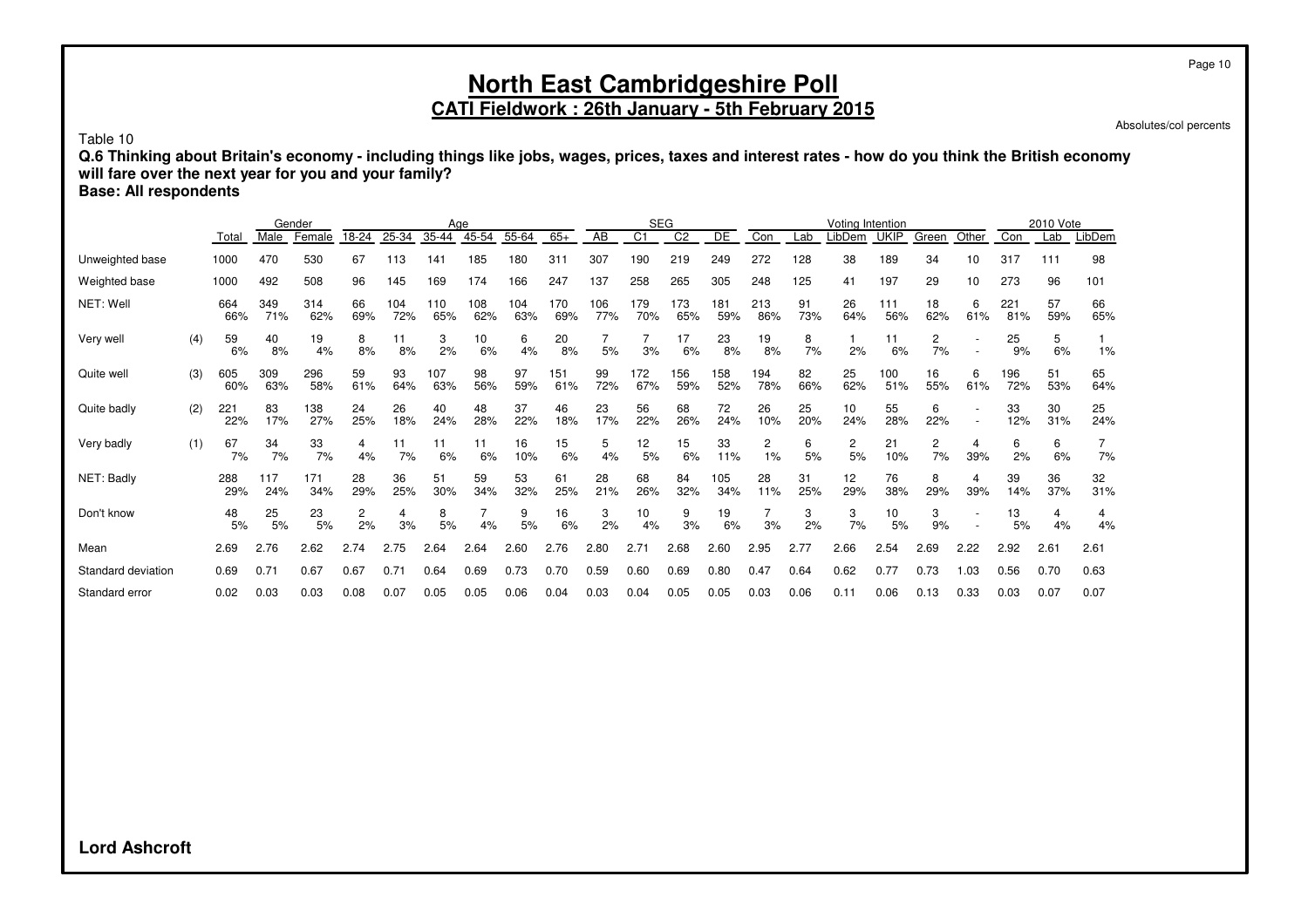Absolutes/col percents

Table 11

#### **Q.7 Which of the following statements do you most agree with?**

**Base: All respondents**

|                                                                                                                                                                                                           |            |            | Gender     |           |           | Age       |           |           |            |           | <b>SEG</b>       |                |            |            |           | Voting Intention |             |           |          |            | 2010 Vote |           |
|-----------------------------------------------------------------------------------------------------------------------------------------------------------------------------------------------------------|------------|------------|------------|-----------|-----------|-----------|-----------|-----------|------------|-----------|------------------|----------------|------------|------------|-----------|------------------|-------------|-----------|----------|------------|-----------|-----------|
|                                                                                                                                                                                                           | Total      | Male       | Female     | 18-24     | 25-34     | 35-44     | 45-54     | 55-64     | $65+$      | AB        | $\overline{C}$ 1 | C <sub>2</sub> | DE         | Con        | Lab       | LibDem           | <b>UKIP</b> | Green     | Other    | Con        | Lab       | LibDem    |
| Unweighted base                                                                                                                                                                                           | 1000       | 470        | 530        | 67        | 113       | 141       | 185       | 180       | 311        | 307       | 190              | 219            | 249        | 272        | 128       | 38               | 189         | 34        | 10       | 317        | 111       | 98        |
| Weighted base                                                                                                                                                                                             | 1000       | 492        | 508        | 96        | 145       | 169       | 174       | 166       | 247        | 137       | 258              | 265            | 305        | 248        | 125       | 41               | 197         | 29        | 10       | 273        | 96        | 101       |
| I am satisfied with the<br>job David Cameron is<br>doing overall as Prime<br>Minister                                                                                                                     | 363<br>36% | 199<br>40% | 164<br>32% | 32<br>33% | 52<br>36% | 72<br>43% | 51<br>29% | 53<br>32% | 101<br>41% | 54<br>39% | 101<br>39%       | 95<br>36%      | 107<br>35% | 184<br>74% | 25<br>20% | 15<br>37%        | 34<br>17%   | 8<br>27%  | 2<br>24% | 160<br>59% | 16<br>17% | 26<br>26% |
| I am dissatisfied with<br>the job that David<br>Cameron is doing<br>overall as Prime<br>Minister - BUT I'd<br>still prefer to have<br>him as Prime Minister<br>than have Ed Miliband<br>as Prime Minister | 322<br>32% | 146<br>30% | 176<br>35% | 35<br>36% | 48<br>33% | 50<br>30% | 68<br>39% | 57<br>35% | 64<br>26%  | 47<br>34% | 80<br>31%        | 103<br>39%     | 86<br>28%  | 57<br>23%  | 16<br>13% | 17<br>42%        | 111<br>56%  | 5<br>18%  | 4<br>43% | 92<br>34%  | 18<br>19% | 38<br>38% |
| I am dissatisfied with<br>the job that David<br>Cameron is doing<br>overall as Prime<br>Minister - AND I'd<br>prefer to have Ed<br>Miliband as Prime<br>Minister instead.                                 | 168<br>17% | 75<br>15%  | 93<br>18%  | 19<br>20% | 29<br>20% | 26<br>15% | 31<br>18% | 24<br>14% | 40<br>16%  | 25<br>18% | 45<br>17%        | 38<br>14%      | 56<br>18%  | 5<br>2%    | 77<br>62% | 5<br>13%         | 25<br>13%   | 14<br>47% | 3<br>27% | 11<br>4%   | 55<br>57% | 26<br>26% |
| Refused                                                                                                                                                                                                   | 44<br>4%   | 22<br>5%   | 21<br>4%   | 4<br>4%   | 1%        | 4<br>2%   | 12<br>7%  | 11<br>7%  | 11<br>5%   | 5<br>3%   | 11<br>4%         | 10<br>4%       | 14<br>5%   |            |           |                  | 8<br>4%     | 4%        | 6%       |            | 1%        | 3<br>2%   |
| Don't know                                                                                                                                                                                                | 103<br>10% | 49<br>10%  | 54<br>11%  | 6<br>6%   | 15<br>10% | 17<br>10% | 13<br>7%  | 20<br>12% | 31<br>13%  | 8<br>6%   | 20<br>8%         | 20<br>8%       | 41<br>14%  | 3<br>1%    | 6<br>5%   | 3<br>7%          | 19<br>10%   | 4%        |          | 9<br>3%    | 6<br>6%   | 9<br>8%   |

**Lord Ashcroft**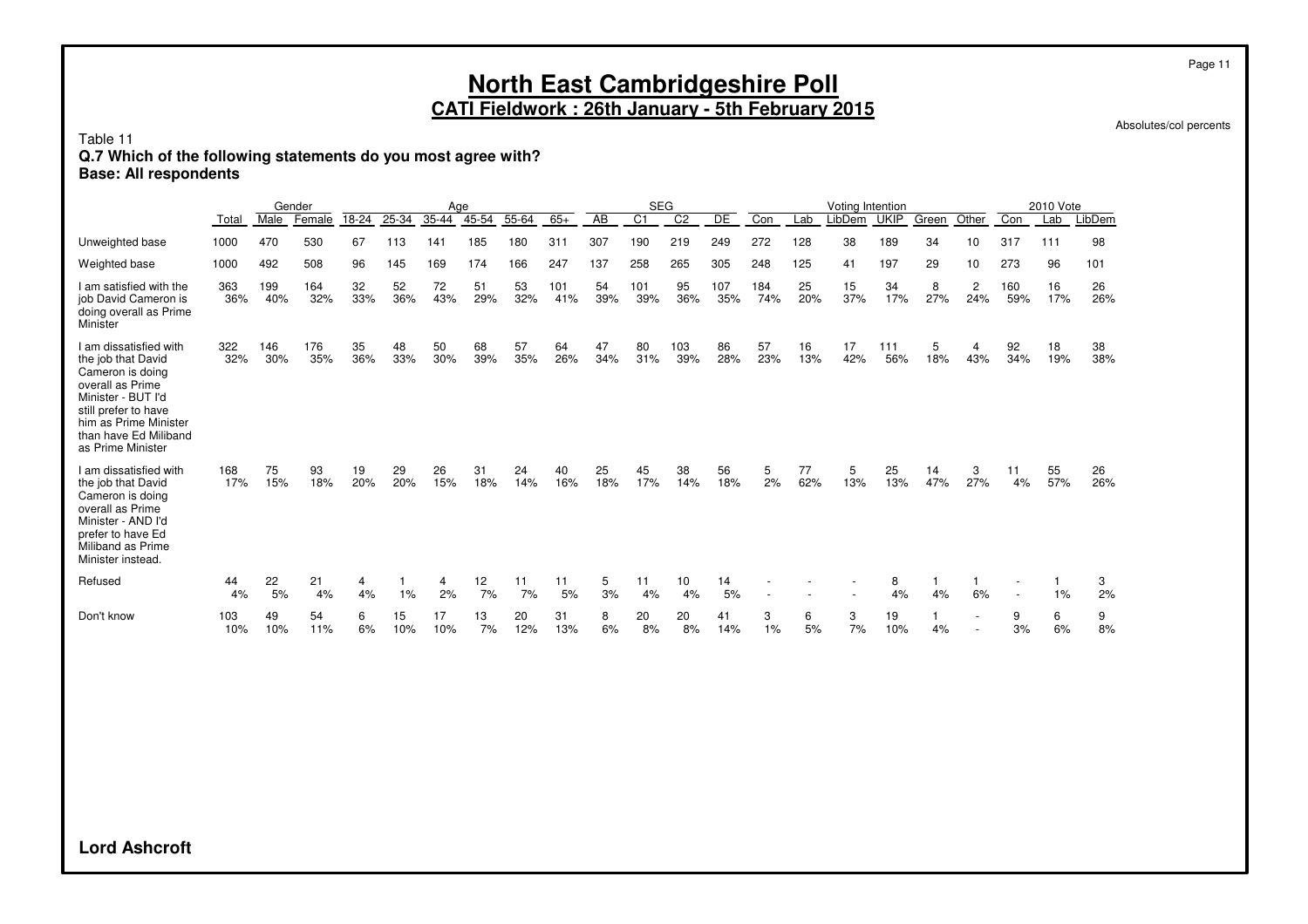## **North East Cambridgeshire Poll CATI Fieldwork : 26th January - 5th February 2015**

Absolutes/col percents

Table 12

**Q.8 I would like to ask whether any of the main political parties have contacted you over the last few weeks - whether by delivering leaflets or newspapers, sending personally addressed letters, emailing, telephoning you at home or knocking on your door. Have you heard in any of these ways from...? Base: All respondents**

|                                     |            |            | Gender     |           |            | Age        |            |            |            |            |            | <b>SEG</b> |                       |            |            | Voting Intention |             |           |                          |            | 2010 Vote |           |
|-------------------------------------|------------|------------|------------|-----------|------------|------------|------------|------------|------------|------------|------------|------------|-----------------------|------------|------------|------------------|-------------|-----------|--------------------------|------------|-----------|-----------|
|                                     | Total      | Male       | Female     | 18-24     | 25-34      | 35-44      | 45-54      | 55-64      | $65+$      | AB         | C1         | C2         | DE                    | Con        | Lab        | LibDem           | <b>UKIP</b> | Green     | Other                    | Con        | Lab       | LibDem    |
| Unweighted base                     | 1000       | 470        | 530        | 67        | 113        | 141        | 185        | 180        | 311        | 307        | 190        | 219        | 249                   | 272        | 128        | 38               | 189         | 34        | 10                       | 317        | 111       | 98        |
| Weighted base                       | 1000       | 492        | 508        | 96        | 145        | 169        | 174        | 166        | 247        | 137        | 258        | 265        | 305                   | 248        | 125        | 41               | 197         | 29        | 10                       | 273        | 96        | 101       |
| The Conservatives                   | 73<br>7%   | 41<br>8%   | 33<br>6%   | 6<br>7%   | 5<br>4%    | 15<br>9%   | 14<br>8%   | 13<br>8%   | 19<br>8%   | 10<br>7%   | 24<br>9%   | 19<br>7%   | 19<br>6%              | 23<br>9%   | 8<br>7%    | 2<br>6%          | 21<br>11%   | 5<br>18%  | 8%                       | 23<br>9%   | 11<br>12% | 10<br>9%  |
| The UK Independence<br>Party (UKIP) | 42<br>4%   | 24<br>5%   | 17<br>3%   | 8<br>8%   | 3<br>2%    | 8<br>5%    | 5<br>3%    | 10<br>6%   | 3%         | 5<br>4%    | 4%         | 12<br>4%   | 12 <sub>2</sub><br>4% | 6<br>2%    | 3<br>2%    | 2<br>5%          | 24<br>12%   | 4%        | $\overline{\phantom{a}}$ | 9<br>3%    | 6<br>6%   | 3<br>3%   |
| Labour                              | 30<br>3%   | 13<br>3%   | 17<br>3%   | 1%        | 5%         | 6<br>4%    | 8<br>4%    | 4<br>2%    | 5<br>2%    | 3<br>2%    | 9<br>3%    | 5<br>2%    | 11<br>4%              | 4<br>1%    | 6<br>5%    | 4<br>9%          | 11<br>5%    |           |                          | 3%         | 8%        | 4<br>4%   |
| The Liberal Democrat                | 20<br>2%   | 9<br>2%    | 11<br>2%   | 3%        | 1%         | 2<br>1%    | 5<br>3%    | 4<br>3%    | 5<br>2%    | 4<br>3%    | 9<br>4%    | 2<br>$1\%$ | 5<br>2%               | 2<br>1%    | 4<br>3%    | 4<br>11%         | 5<br>3%     |           |                          | 2<br>$1\%$ | 3<br>3%   | 3<br>3%   |
| None of them                        | 876<br>88% | 423<br>86% | 453<br>89% | 79<br>82% | 133<br>92% | 148<br>88% | 154<br>88% | 142<br>86% | 218<br>88% | 120<br>88% | 222<br>86% | 228<br>86% | 275<br>90%            | 219<br>88% | 108<br>87% | 34<br>82%        | 153<br>78%  | 22<br>78% | 9<br>92%                 | 238<br>87% | 76<br>79% | 83<br>82% |
| Don't know                          | 3          | 2          |            | 2<br>2%   | 1%         |            |            |            |            |            |            | 1%         |                       |            |            |                  | 1%          |           |                          |            |           |           |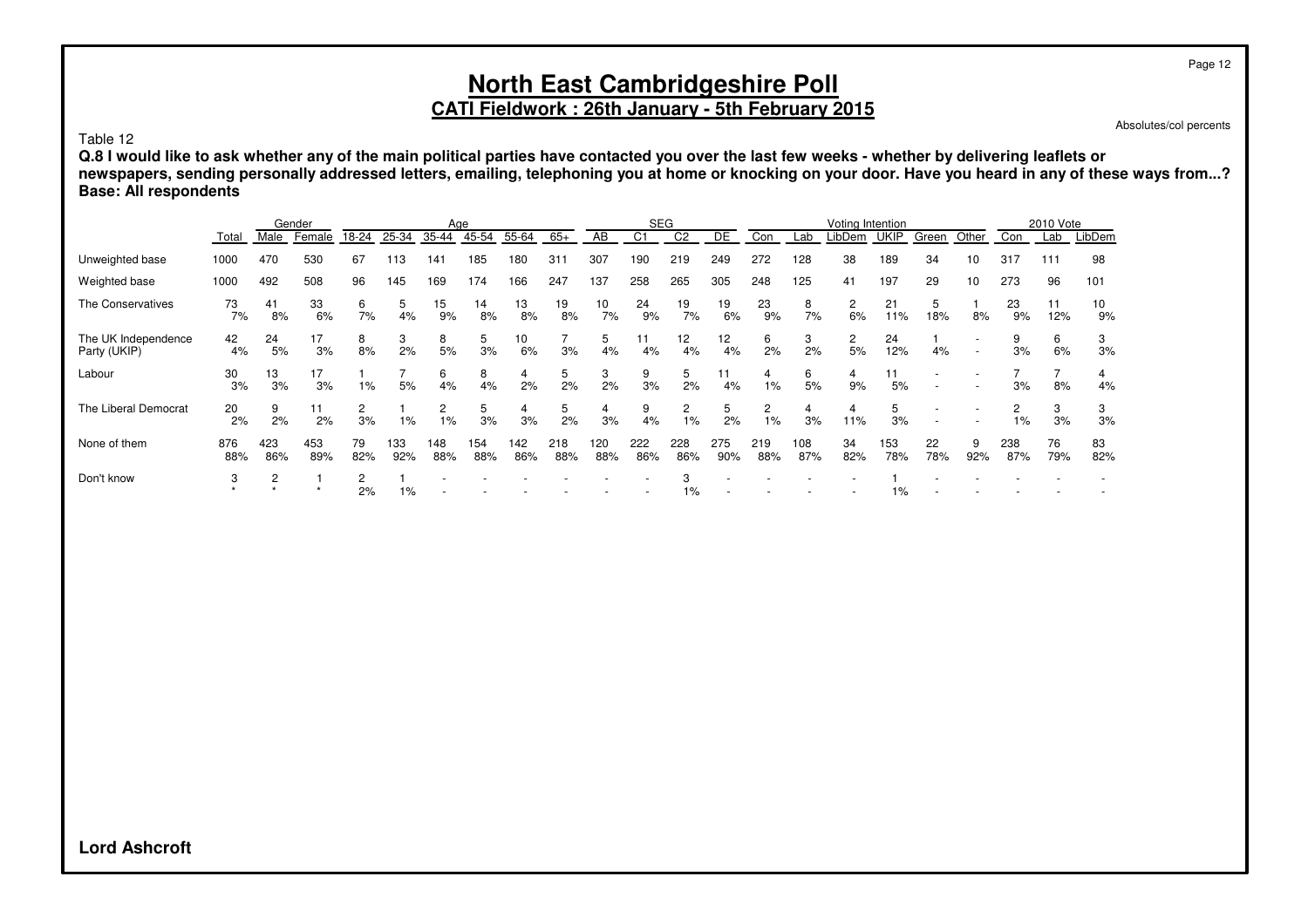# **North East Cambridgeshire Poll**

**CATI Fieldwork : 26th January - 5th February 2015**

Absolutes/col percents

Table 13

**Q.9 Which of the following would you most like to see as the outcome of the next general election? Base: All respondents**

|                                                                              | Gender     |            |            | Age                      |           |           |           |           | <b>SEG</b> |           |                |                | Voting Intention |                                      |            |           |             | 2010 Vote            |                                    |            |           |           |
|------------------------------------------------------------------------------|------------|------------|------------|--------------------------|-----------|-----------|-----------|-----------|------------|-----------|----------------|----------------|------------------|--------------------------------------|------------|-----------|-------------|----------------------|------------------------------------|------------|-----------|-----------|
|                                                                              | Total      | Male       | Female     | 18-24                    | 25-34     | 35-44     | 45-54     | 55-64     | $65+$      | AB        | C <sub>1</sub> | C <sub>2</sub> | DE               | Con                                  | Lab        | _ibDem    | <b>UKIP</b> | Green                | Other                              | Con        | Lab       | LibDem    |
| Unweighted base                                                              | 1000       | 470        | 530        | 67                       | 113       | 141       | 185       | 180       | 31'        | 307       | 190            | 219            | 249              | 272                                  | 128        | 38        | 189         | 34                   | 10                                 | 317        | 111       | 98        |
| Weighted base                                                                | 1000       | 492        | 508        | 96                       | 145       | 169       | 174       | 166       | 247        | 137       | 258            | 265            | 305              | 248                                  | 125        | 41        | 197         | 29                   | 10                                 | 273        | 96        | 101       |
| A Conservative<br>government                                                 | 340<br>34% | 172<br>35% | 167<br>33% | 24<br>25%                | 40<br>28% | 55<br>33% | 55<br>32% | 66<br>40% | 99<br>40%  | 55<br>40% | 107<br>42%     | 80<br>30%      | 90<br>30%        | 205<br>83%                           | 3<br>2%    | 3<br>7%   | 60<br>31%   | $\overline{c}$<br>7% | 2<br>25%                           | 203<br>74% | 8%        | 9<br>9%   |
| A Labour government                                                          | 196<br>20% | 88<br>18%  | 108<br>21% | 25<br>26%                | 35<br>24% | 38<br>22% | 34<br>20% | 19<br>12% | 45<br>18%  | 26<br>19% | 52<br>20%      | 51<br>19%      | 63<br>21%        | $\overline{2}$<br>$1\%$              | 102<br>82% |           | 32<br>16%   | 12<br>41%            | $\overline{c}$<br>19%              | 11<br>4%   | 68<br>70% | 15<br>15% |
| A coalition between the<br>Conservatives and the<br><b>Liberal Democrats</b> | 150<br>15% | 75<br>15%  | 75<br>15%  | $12 \overline{ }$<br>12% | 22<br>15% | 21<br>12% | 38<br>22% | 26<br>16% | 31<br>13%  | 22<br>16% | 34<br>13%      | 49<br>18%      | 42<br>14%        | 38<br>15%                            | 2<br>1%    | 23<br>56% | 35<br>18%   | 4<br>13%             | 2<br>22%                           | 33<br>12%  | 2<br>2%   | 36<br>36% |
| A coalition between<br>Labour and the Liberal<br>Democrats                   | 80<br>8%   | 38<br>8%   | 42<br>8%   | 12 <sup>2</sup><br>12%   | 13<br>9%  | 18<br>11% | 13<br>7%  | 9<br>5%   | 15<br>6%   | 17<br>12% | 17<br>7%       | 23<br>9%       | 21<br>7%         | <b>-</b><br>$\overline{\phantom{a}}$ | 16<br>13%  | 11<br>26% | 18<br>9%    | 10<br>34%            | $\overline{\phantom{a}}$<br>$\sim$ | 3<br>1%    | 12<br>12% | 24<br>23% |
| Don't know                                                                   | 234<br>23% | 119<br>24% | 115<br>23% | 24<br>24%                | 34<br>24% | 37<br>22% | 34<br>20% | 45<br>27% | 57<br>23%  | 18<br>13% | 47<br>18%      | 63<br>24%      | 88<br>29%        | 3<br>$1\%$                           | 2<br>2%    | 4<br>11%  | 52<br>27%   | 4%                   | 3<br>33%                           | 23<br>8%   | 8<br>8%   | 17<br>16% |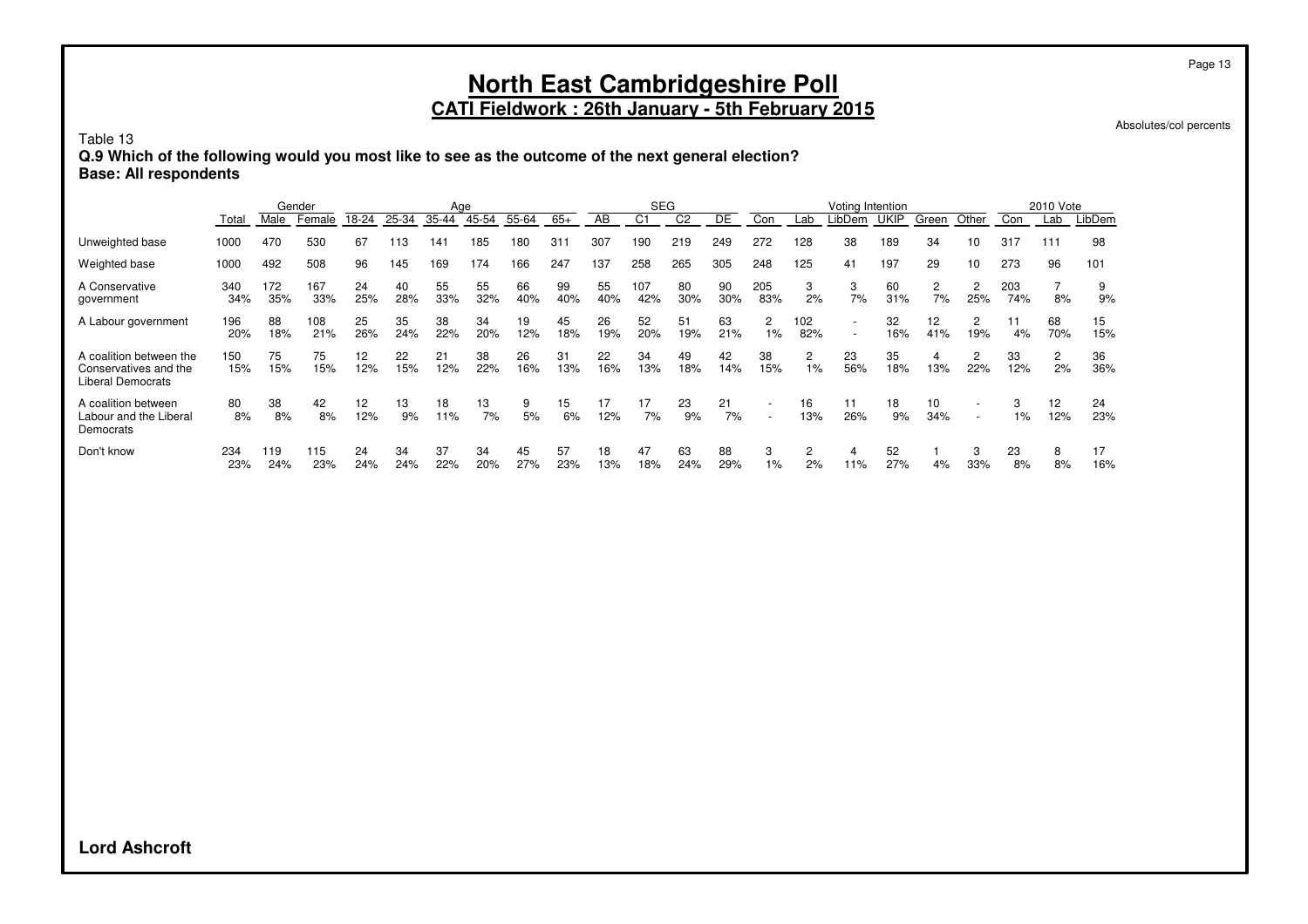Absolutes/col percents

Page 14

#### Table 14 **Gender Base: All respondents**

|                 | Unweighted base Weighted base |            |
|-----------------|-------------------------------|------------|
| Unweighted base | 1000                          | 1000       |
| Weighted base   | 1000                          | 1000       |
| Male            | 470<br>47%                    | 492<br>49% |
| Female          | 530<br>53%                    | 508<br>51% |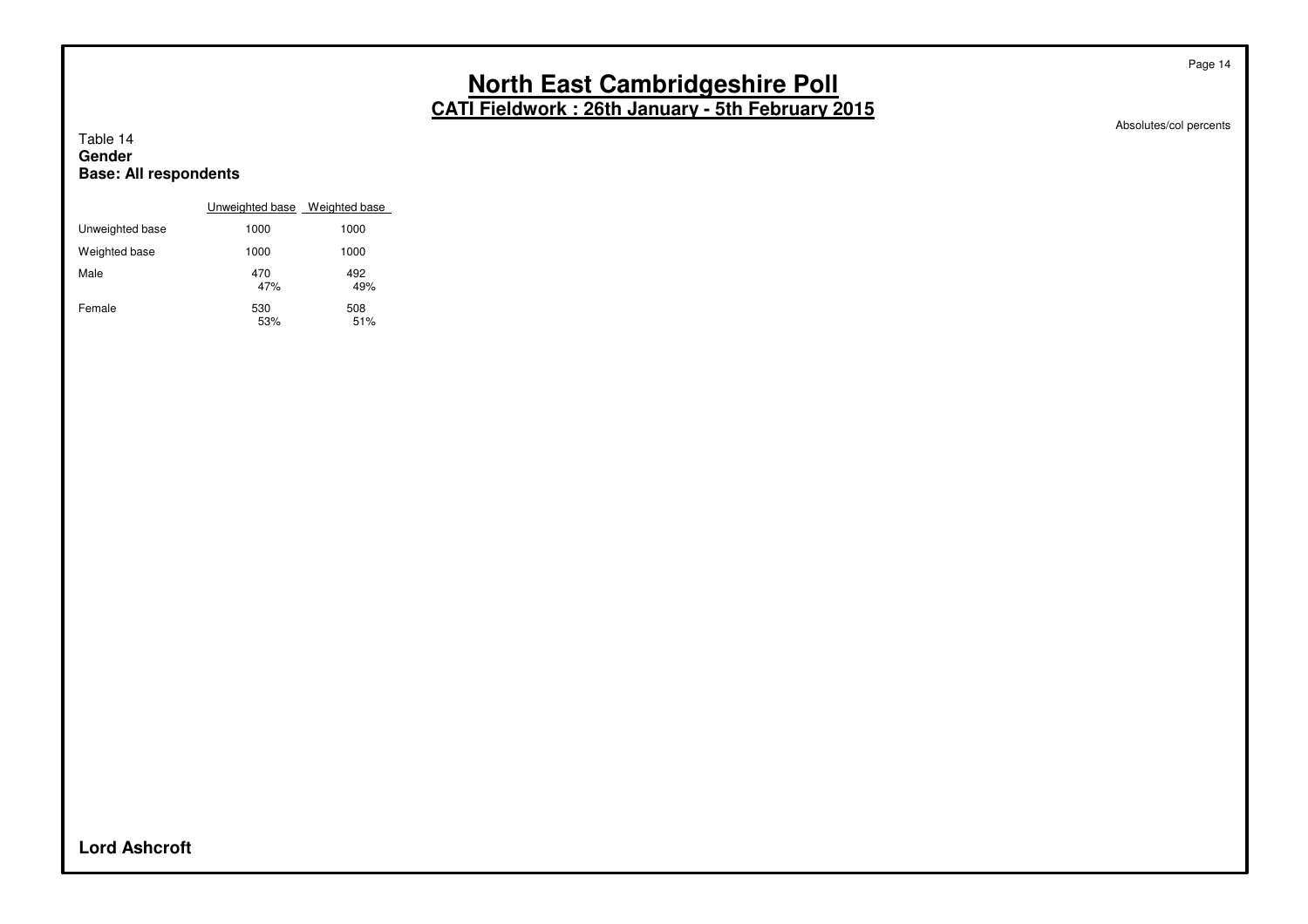Absolutes/col percents

Page 15

#### Table 15 **Into which of the following age groups do you fall? Base: All respondents**

|                 | Unweighted base Weighted base |              |
|-----------------|-------------------------------|--------------|
| Unweighted base | 1000                          | 1000         |
| Weighted base   | 1000                          | 1000         |
| 18-24           | 67<br>7%                      | 96<br>10%    |
| 25-34           | 113<br>11%                    | 145<br>14%   |
| 35-44           | 141<br>14%                    | 169<br>17%   |
| 45-54           | 185<br>19%                    | 174<br>17%   |
| 55-64           | 180<br>18%                    | 166<br>17%   |
| 65 or older     | 311<br>31%                    | 247<br>25%   |
| Refused         | 3<br>$\star$                  | 3<br>$\star$ |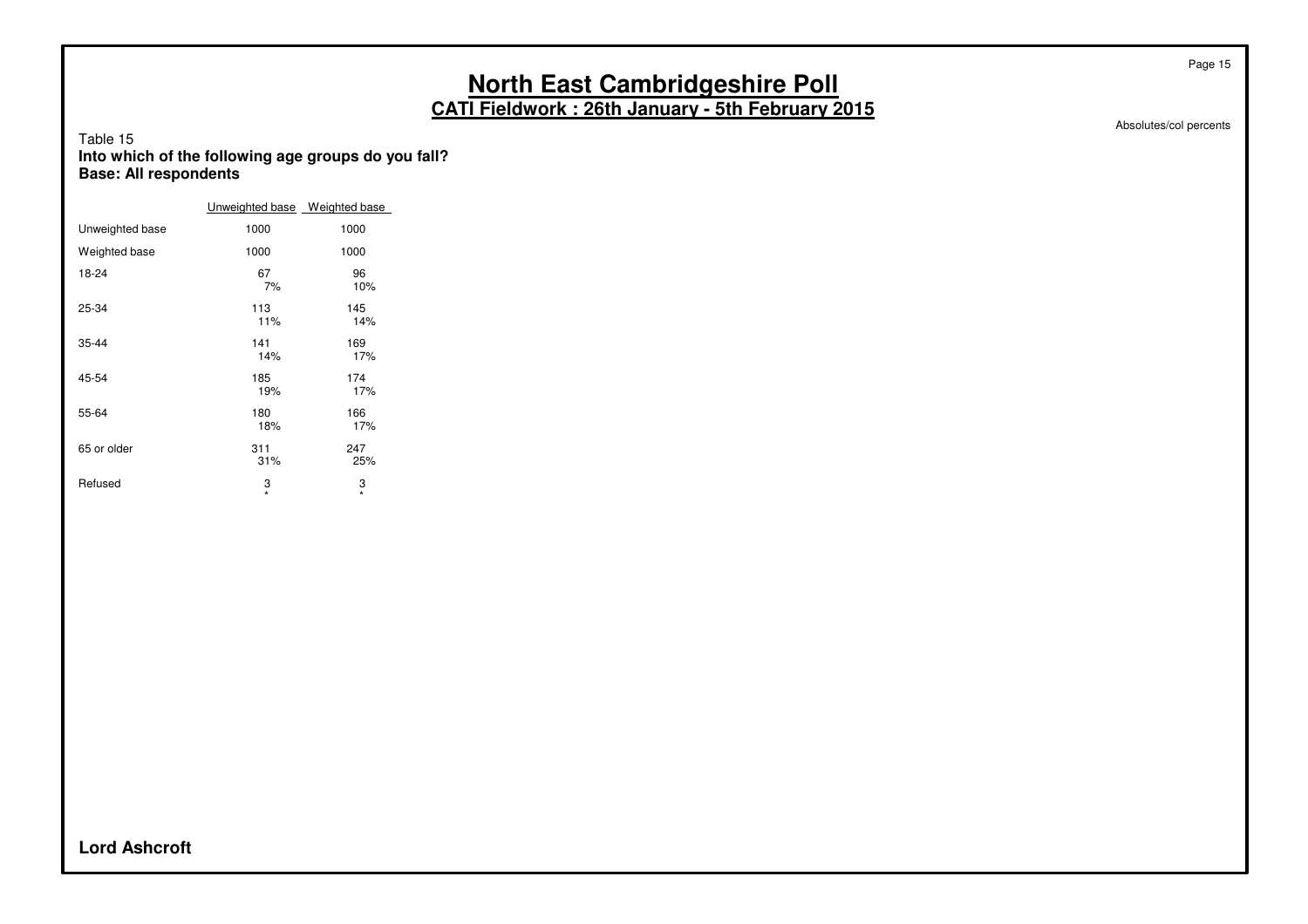Absolutes/col percents

Page 16

#### Table 16 **SEG Base: All respondents**

|                 | Unweighted base Weighted base |            |
|-----------------|-------------------------------|------------|
| Unweighted base | 1000                          | 1000       |
| Weighted base   | 1000                          | 1000       |
| A               | 85<br>9%                      | 38<br>4%   |
| B               | 222<br>22%                    | 100<br>10% |
| C <sub>1</sub>  | 190<br>19%                    | 258<br>26% |
| C2              | 219<br>22%                    | 265<br>27% |
| D               | 104<br>10%                    | 148<br>15% |
| E               | 145<br>15%                    | 157<br>16% |
| Refused         | 35<br>4%                      | 35<br>3%   |